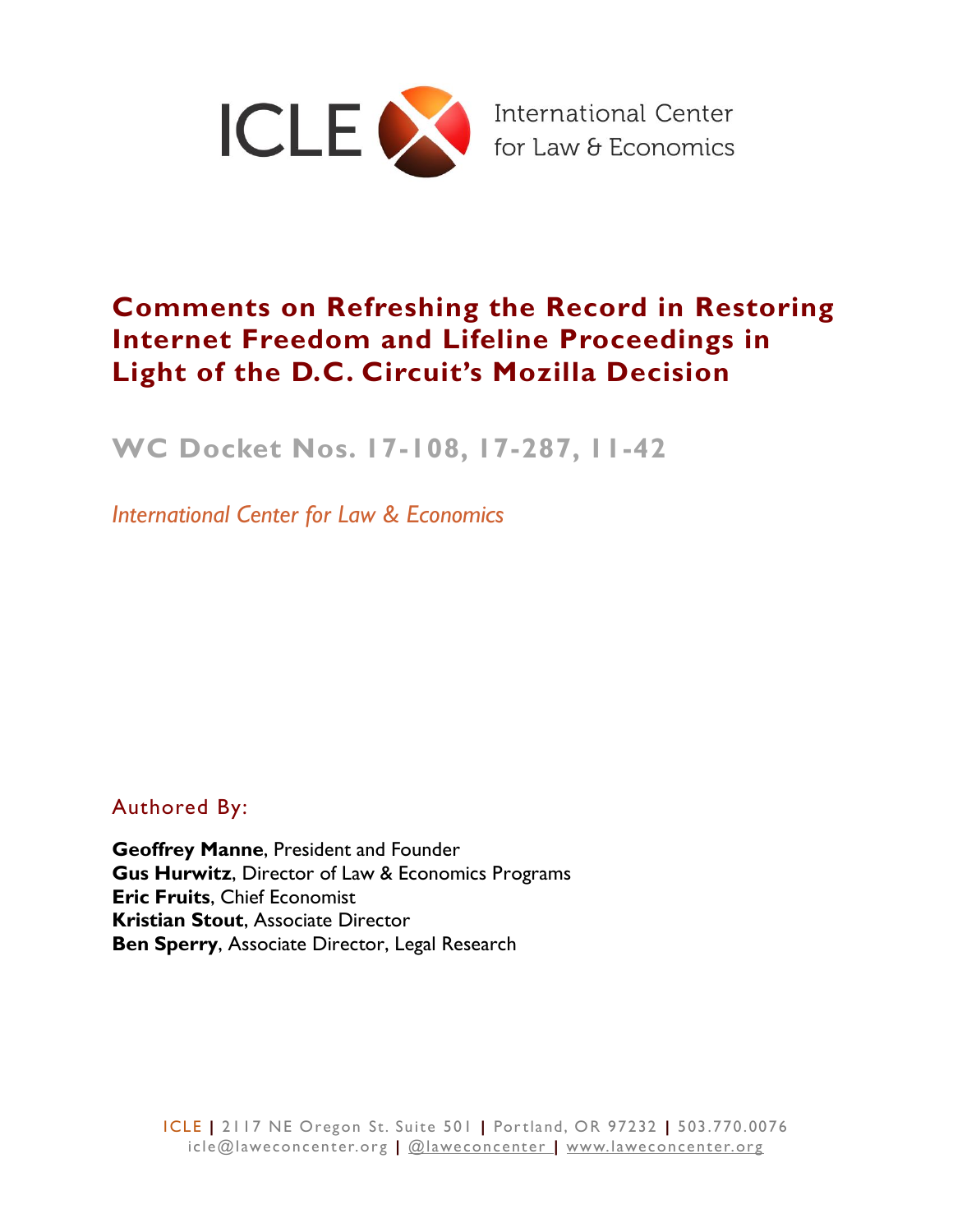**Before the**

**Federal Communications Commission**

**Washington, D.C. 20554**

**In the Matter of Refreshing the Record in Restoring Internet Freedom and Lifeline Proceedings in Light of the D.C. Circuit's Mozilla Decision**

**WC Docket Nos. 17-108, 17-287, 11-42**

# **COMMENTS OF THE INTERNATIONAL CENTER FOR LAW & ECONOMICS**

**April 20, 2020**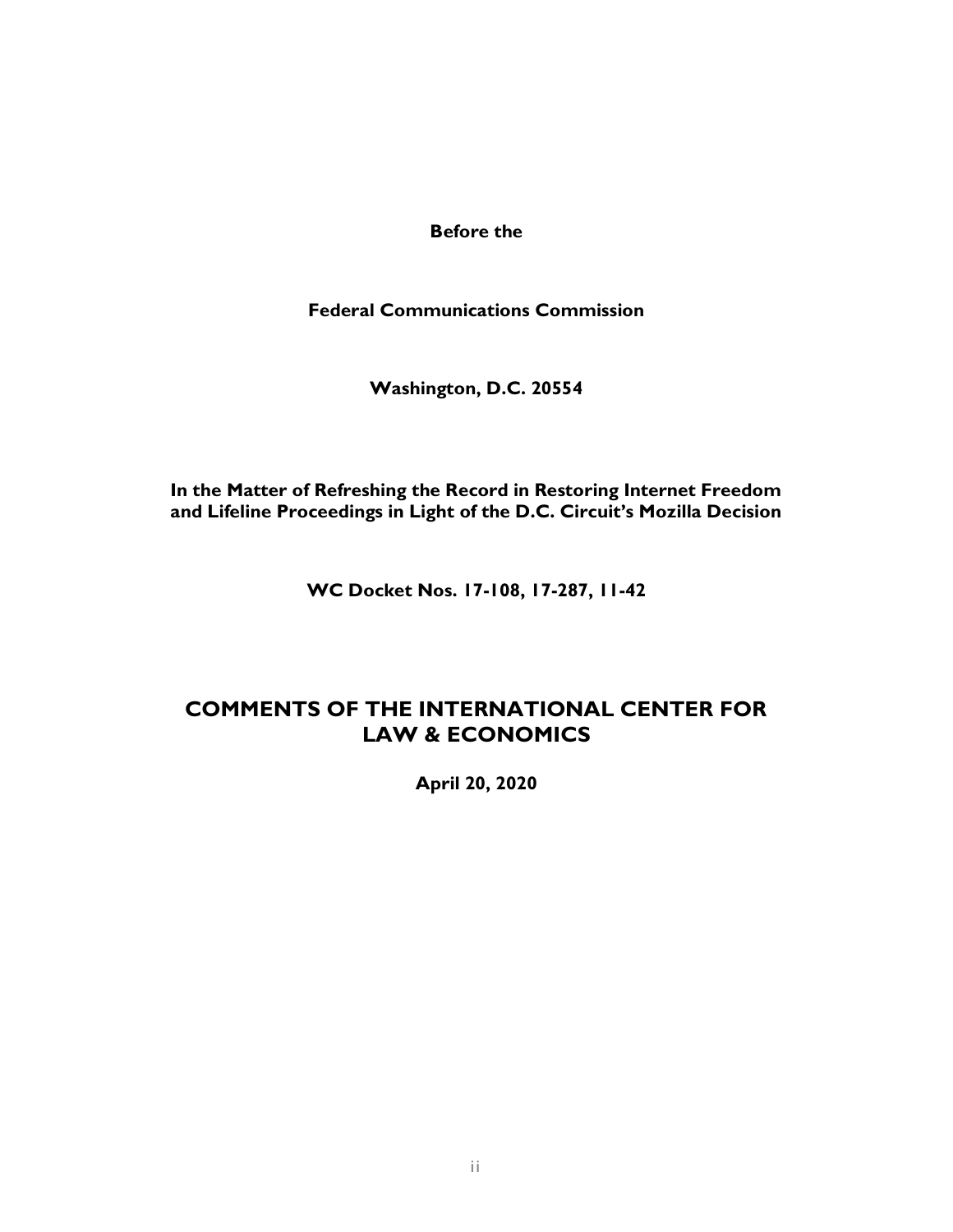## **Introduction**

In order to maximize the benefits of broadband to society, including through the provision of public safety communications and services, public policy must promote the proper incentives for broadband buildout. Both the 2015 Title II Open Internet Order (the "OIO") and the 2017 Restoring Internet Freedom Order (the "RIFO") were premised on this. But each adopted a different approach to accomplishing this objective.

The OIO premised its rules on the theory that ISPs are "gatekeepers," poised to kill the golden goose of demand for broadband by adopting business practices that could reduce edge innovation.

The key insight of the virtuous cycle is that broadband providers have both the incentive and the ability to act as gatekeepers standing between edge providers and consumers. As gatekeepers, they can block access altogether; they can target competitors, including competitors to their own video services; and they can extract unfair tolls. Such conduct would, as the Commission concluded in 2010, "reduce the rate of innovation at the edge and, in turn, the likely rate of improvements to network infrastructure." In other words, when a broadband provider acts as a gatekeeper, it actually chokes consumer demand for the very broadband product it can supply.<sup>1</sup>

The RIFO, on the other hand, properly conceives of ISPs as intermediaries in a two-sided market that aim to maximize the value of the market by adopting practices, like pricing structures and infrastructure investment, that increase the value for *both* sides of the market.

<span id="page-2-0"></span>We find it essential to take a holistic view of the market(s) supplied by ISPs. ISPs, as well as edge providers, are important drivers of the virtuous cycle, and regulation must be evaluated accounting for its impact on ISPs' capacity to drive that cycle, as well as that of edge providers. The underlying economic model of the virtuous cycle is that of a twosided market. In a two-sided market, intermediaries—ISPs in our case—act as platforms facilitating interactions between two different customer groups, or sides of the market edge providers and end users. . . . The key characteristic of a two-sided market, however, is that participants on each side of the market value a platform service more as the number and/or quality of participants on the platform's other side increases. (The benefits subscribers on one side of the market bring to the subscribers on the other, and vice versa, are called positive externalities.) Thus, rather than a single side driving the market, both sides generate network externalities, and the platform provider profits by inducing both sides of the market to use its platform. In maximizing profit, a platform provider sets prices and invests in network extension and innovation, subject to costs and competitive conditions, to maximize the gain both sides of the market obtain from interacting across the platform. The more competitive the market, the larger the net gains to subscribers and edge providers. Any analysis of such a market must account for each side of the market and the platform provider.<sup>2</sup>

<span id="page-2-1"></span>In other words, the fundamental difference of approach between the two Orders turns on whether it is *edge innovation*, pushing against ISP incentives to expropriate value from edge providers, that

<sup>&</sup>lt;sup>1</sup> Report and Order on Remand, Declaratory Ruling, and Order, In the Matter of Protecting and Promoting the Open Internet, GN Docket No. 14-28 (Mar. 15, 2015) [hereinafter "OIO"], at para. 20.

<sup>&</sup>lt;sup>2</sup> Report and Order on Remand, Declaratory Ruling, and Order, In the Matter of Restoring Internet Freedom WC Docket No. 17-108 (Jan. 4, 2018) [hereinafter "RIFO"], at para. 119.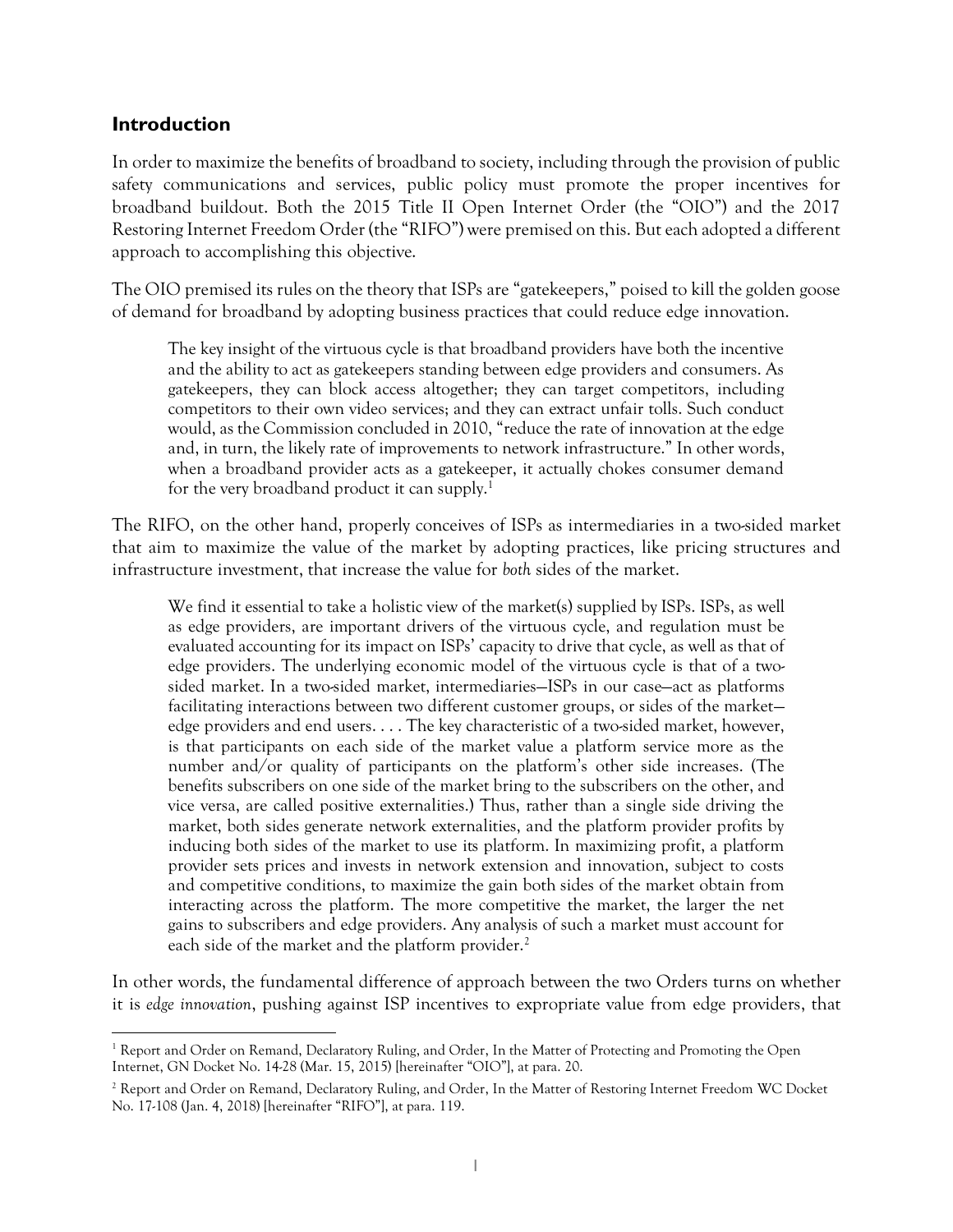primarily drives network demand and thus encourages investment, or whether optimization decisions by *both* ISPs and the edge are drivers of network value. The RIFO rightly understands that ISPs have sharp incentives both to innovate as platforms (and thus continue to attract and retain end users), as well as to continue to make their services useful to edge providers (and, by extension, the consumers of those edge providers' services).

<span id="page-3-0"></span>The D.C. Circuit upheld RIFO's fundamental rationale as a supportable basis for the FCC's rules in *Mozilla v. FCC*. <sup>3</sup> But it also accepted that three specific concerns were insufficiently examined in the RIFO, and remanded the case to the FCC to address them. Among these was the question of the RIFO's implications for public safety. 4 In its Public Notice seeking to refresh the record on the remanded issues, the Wireline Competition Bureau asks (among other things):

- 1. "Could the network improvements made possible by prioritization arrangements benefit public safety applications. . . ?";
- 2. "Do the Commission and other governmental authorities have other tools at their disposal that are better suited to addressing potential public safety concerns than classification of broadband as a Title II service?"; and
- 3. "[H]ow do any potential public safety considerations bear on the Commission's underlying decision to classify broadband as a Title I information service?" 5

These are the questions to which this comment is primarily addressed.

In Part I, we discuss how the RIFO fosters investment in broadband buildout, in particular by enabling prioritization and by reducing the effects of policy uncertainty. In Part II, we describe how that network investment benefits public safety both in both direct and indirect ways. In Part III, we highlight the benefits to public safety from prioritization, in particular, which is facilitated by the RIFO.

# **I. The RIFO creates a regulatory environment that promotes network investment**

Facilitating universal access to high-speed, broadband Internet service is the defining communications policy issue of our time. Relevant to this public notice for comment, public safety like all other uses of broadband networks—benefits from the widespread buildout of high-speed, reliable broadband service. The cable, mobile, and satellite networks themselves are the underlying architecture upon which dedicated public safety networks can be built. These networks also allow for the variety of public safety benefits even outside of dedicated networks for public safety officials.

In order to promote investment in broadband, the RIFO takes a light regulatory touch that incentivizes network investment while still policing potential economic harms to the edge and to consumers. Below, we canvass the theories and evidence undergirding the OIO and the RIFO.

<sup>3</sup> 940 F.3d 1 (D.C. Cir. 2019).

<sup>4</sup> *Id.* at 63.

<sup>5</sup> Wireline Competition Bureau Seeks to Refresh Record in Restoring Internet Freedom and Lifeline Proceedings in Light of the D.C. Circuit's Mozilla Decision, WC Docket Nos. 17-108, 17-287, 11-42, at 1-2, *available at*  [https://docs.fcc.gov/public/attachments/DA-20-168A1.pdf.](https://docs.fcc.gov/public/attachments/DA-20-168A1.pdf)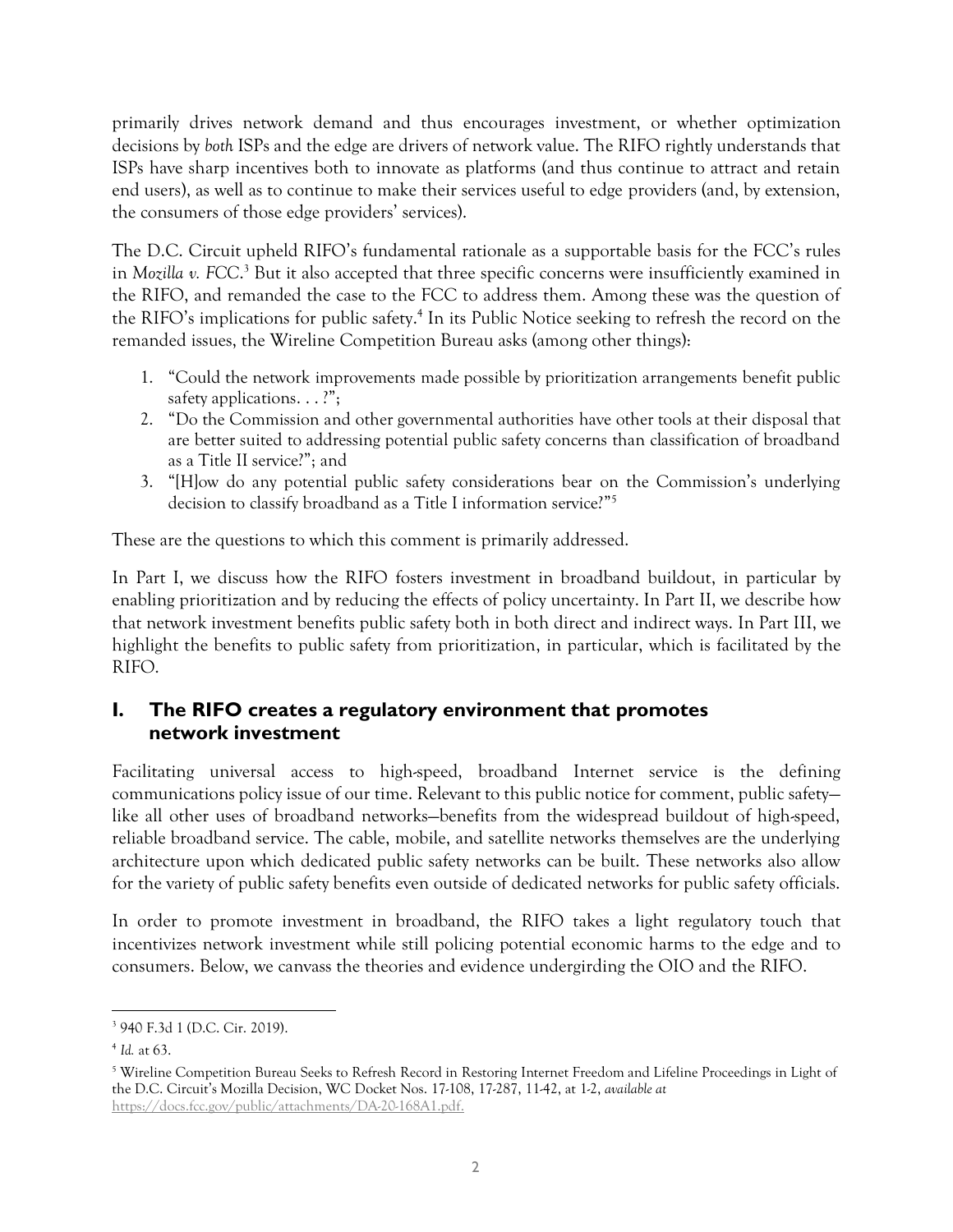In Part I.A we review the economics of investment, two-sided markets, and paid prioritization and note how theory would predict greater investment by ISPs in broadband networks when they can experiment with business models like paid prioritization. In Part I.B.1 we discuss the economic literature on sunk cost investments under conditions of policy uncertainty and explain why this literature suggests that investment under the OIO regime would likely be lower. Parts I.B.2 & 3 discuss the empirical evidence on investment under the OIO and the RIFO and explain that, while it is a fraught enterprise to identify the direct effects of either regime on overall investment levels, the only sound empirical studies suggest that the RIFO creates a better investment environment.

# **A. The underlying economics supports the RIFO**

In this section, we review the economic literature and find that it supports the approach taken in the RIFO. In Part A.1, we review the economic literature on two-sided markets and prioritization. In Part A.2, we review the economics of pricing and find that paid prioritization could be the best way to maximize value to consumers and to optimize incentives for ISPs to build out their networks.

#### *1. The economics of two-sided markets and prioritization*

It has long been known—but also long misunderstood—that net neutrality mandates (including a ban on paid prioritization) amount to an effective subsidy to edge providers, the imposition of which may not maximize the value of the platform. As Tim Wu wrote in 2009:

Of course, for a given price level, subsidizing content comes at the expense of not subsidizing users, and subsidizing users could also lead to greater consumer adoption of broadband. It is an open question whether, in subsidizing content, the welfare gains from the invention of the next killer app or the addition of new content offset the price reductions consumers might otherwise enjoy or the benefit of expanding service to new users.<sup>6</sup>

Gregory Sidak and David Teece emphasize the importance of allowing ISPs to experiment with business models, including those with different variations of prioritization, and how this impacts their investment decisions.<sup>7</sup> ISPs are best characterized as platforms sitting at the center of a twosided market. On one side are end users who pay the ISP for access to the Internet; on the other are content providers who want access to the end users. The OIO's ban on paid prioritization assures that the ISP can monetize only one side of the market. Aside from putting upward pricing pressure on end consumers, this also has a detrimental effect on the overall value of the platform for users and content providers alike:

The lost benefits [of bans on paid prioritization] would affect both end users and suppliers of content and applications. Optional business-to-business transactions for QoS will enhance the efficiency of traffic flow over broadband networks, reducing congestion. That enhanced efficiency benefits both the end users receiving content or applications and the content providers whose content or applications are demanded. Superior QoS is a form of product differentiation, and it therefore increases welfare by

<sup>6</sup> Robin S. Lee & Tim Wu, *Subsidizing Creativity Through Network Design: Zero-Pricing and Net Neutrality*, 23 J. ECON. PERSPECTIVES 61, 67 (2009).

<sup>7</sup> *See* J. Gregory Sidak & David J. Teece, *Innovation Spillovers and the "Dirt Road" Fallacy: The Intellectual Bankruptcy of Banning Optional Transactions for Enhanced Delivery Over the Internet*, 6 J. COMP. L. & ECON. 521 (2010).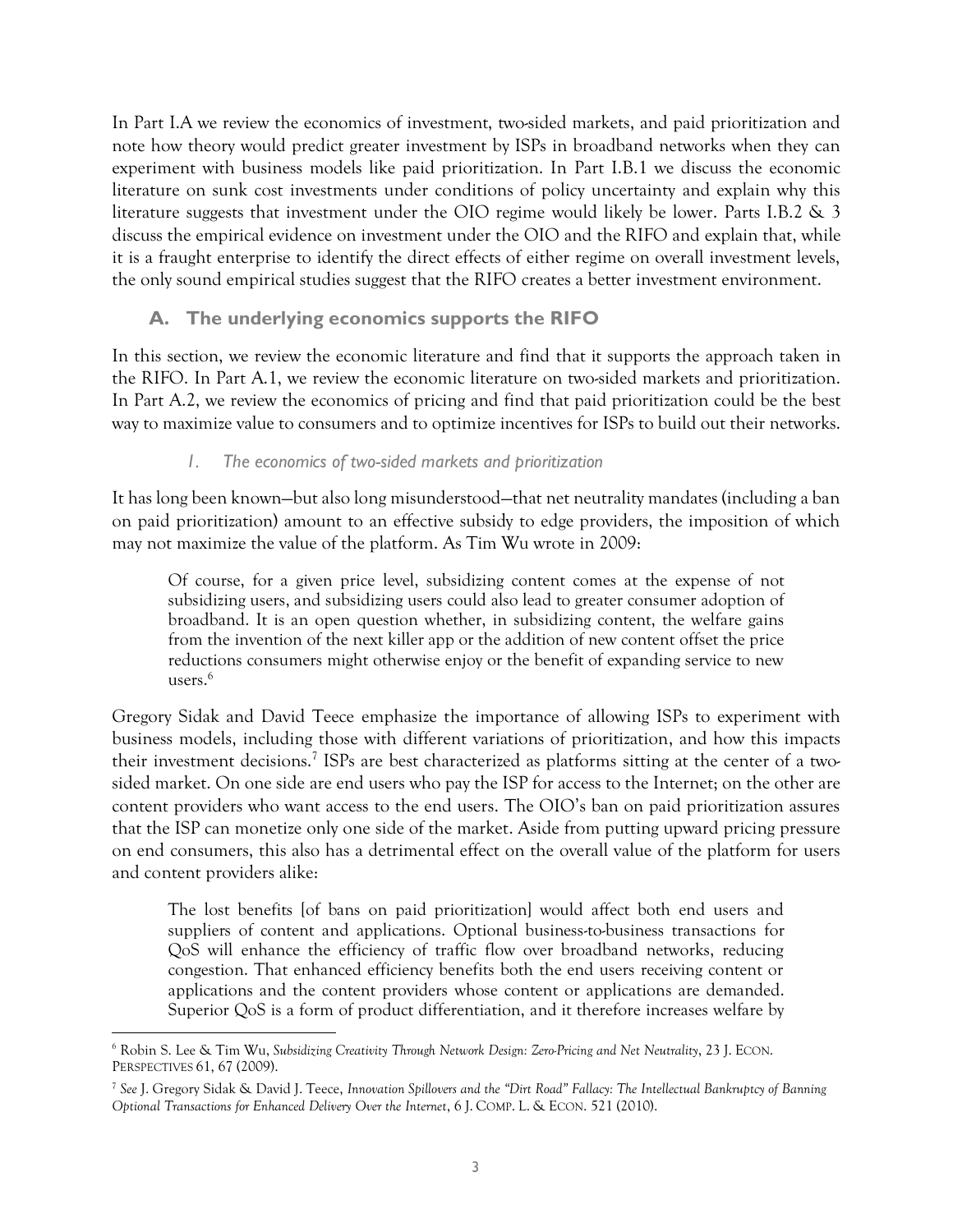increasing the production choices available to content and applications providers and the consumption choices available to end users. Finally, as in other two-sided platforms, optional business-to-business transactions for QoS will allow broadband network operators to reduce subscription prices for broadband end users, promoting broadband adoption by end users, which will increase the value of the platform for all users.<sup>8</sup>

To the extent that a ban on paid prioritization means that the overall value of the platform is lower to consumers and edge providers, it also provides less incentive for ISPs to invest in it. This is inherent in the "virtuous cycle" logic underlying both the OIO and the RIFO. Whether because of a reduction in edge innovation or because of higher subscription prices, if fewer users adopt broadband when it is made available, ISPs will invest less in making broadband available in the first place. The key insight from the two-sided markets literature for the purposes of this discussion is that ISPs' investment incentives are a function not *solely* of edge innovation, but also of prices charged (or subsidies given) to each side of the market. Thus, a ban on paid prioritization—or on any business models that allow for platforms to differentiate between service levels offered on either side of the platform—can decrease the overall value of the network and, therefore, incentives to invest in it.

By forcing ISPs to recoup their investment from subscribers only, a paid prioritization ban essentially treats ISPs as nothing more than "middle men," extracting a portion of the value consumers derive from services offered by edge providers. This necessarily limits the extent of broadband network investment to that portion of the value created by edge providers. But edge providers control only the services that they offer, so can maximize the overall value only of those *edge services*, not the value of the *overall network*. Allowing for practices, such as paid prioritization, that allow the platform to maximize the value of the overall network by accounting for adoption decisions by users necessarily allows for greater potential investment in the network infrastructure than a policy that allows for maximization of the value of only a portion of that network.

Marc Bourreau and co-authors (including Tommaso Valletti, the former Chief Economist of the Directorate General for Competition at the European Commission) find that a discriminatory regime always increases welfare both because ISPs use revenue from edge providers to increase network capacity and, importantly, because such a regime increases entry by priority-sensitive edge providers.

Our first result is that a switch from the net neutrality regime to the discriminatory regime would be beneficial in terms of investments, innovation and total welfare. First, when ISPs offer differentiated traffic lanes, investment in broadband capacity increases. This is because the discriminatory regime allows ISPs to extract additional revenues from CPs [Content Providers] through the priority fees. Second, innovation in services also increases: some highly congestion-sensitive CPs that were left out of the market under net neutrality enter when a priority lane is proposed. Overall, discrimination always increases total welfare. . . . 9

<sup>8</sup> *Id.* at 532-33.

<sup>9</sup> Marc Bourreau, Frago Kourandi, & Tommaso Valletti, *Net Neutrality with Competing Internet Platforms*, 63 J. INDUS. ECON. 30 (2015), at 3 in pre-publication draft (2015), *available at* [https://papers.ssrn.com/sol3/papers.cfm?abstract\\_id=2395991.](https://papers.ssrn.com/sol3/papers.cfm?abstract_id=2395991)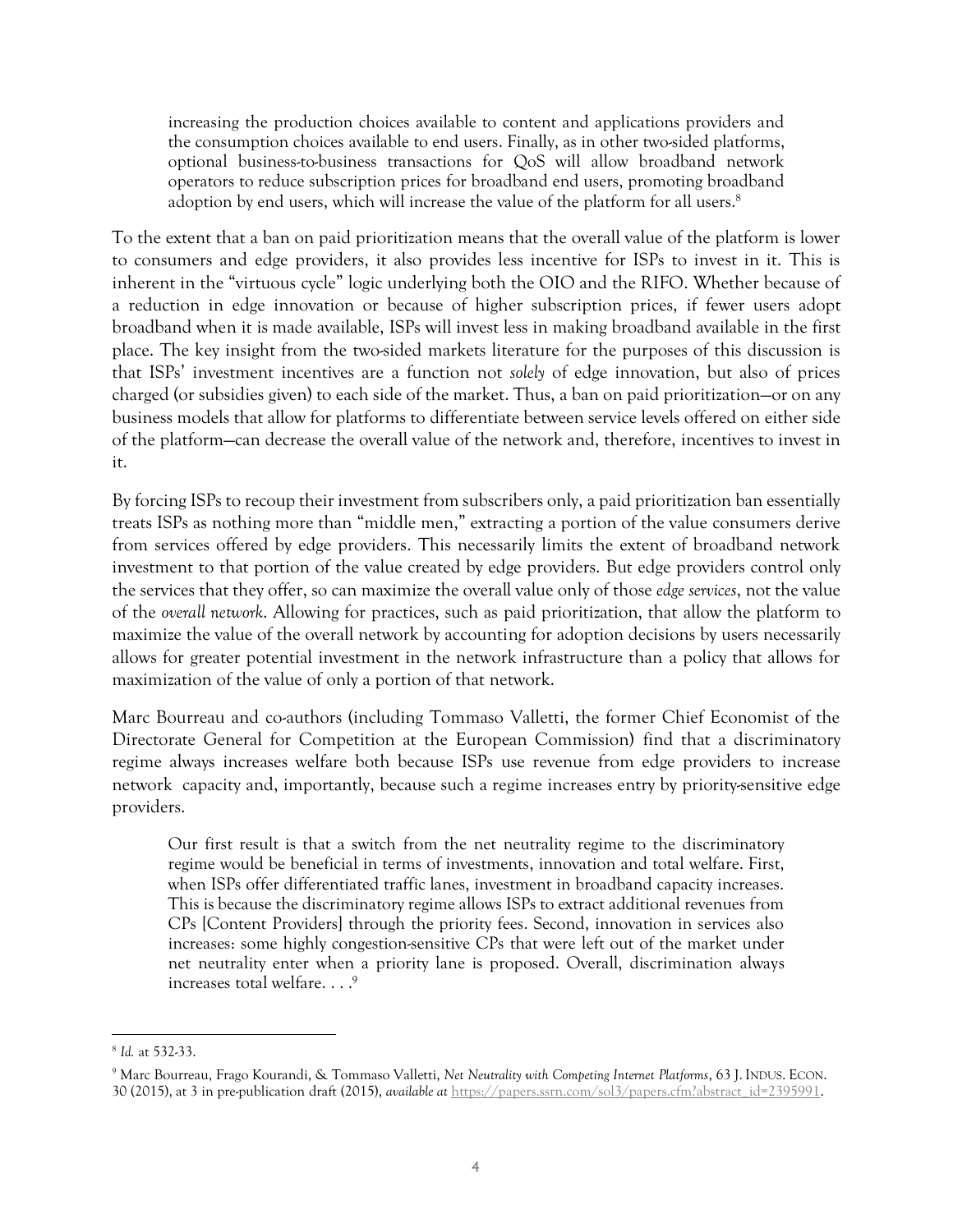As Marc Rysman's overview of the economics of two-sided markets concludes, the effects of quality investment will depend on whether the investments generate relatively price-elastic or price-inelastic consumers on the margin.<sup>10</sup> Moreover, the effect of quality investment depends on whether it attracts consumers that are more or less responsive to participation on the other side of the two-sided market.

Nicholas Economides and Benjamin E. Hermalin<sup>11</sup> reach a different conclusion from Jay Pil Choi and Byung-Cheol Kim<sup>12</sup> regarding the relationship between ISP price discrimination and ISP bandwidth investment. In particular, where Choi and Kim find an ambiguous relationship, Economides and Hermalin's model finds that allowing price discrimination *unambiguously* increases ISP bandwidth investment. The difference between the two models is that Choi and Kim assume the amount of content supplied to ISPs is independent of an ISP's capacity, while Economides and Hermalin's model assumes that content providers' profits are increasing in the amount of content bought and sold, thus the demand for content increases with increased ISP capacity.

Economides and Hermalin's model seems the more realistic, and the better implementation of twosided market dynamics, in which demand on *each* side can affect the other side's incentives. This is particularly relevant to the broadband context in which ISP network capacity and quality investments without the ability to lower price may not increase consumers' propensity to *adopt* broadband, which is, among other things, importantly a function of price. <sup>13</sup> In this case, the ability of an ISP to lower subscription prices and to finance network investments from edge providers (or other sources, if any) would increase network size and network value for all participants.

Martin Nielsen develops a model in which an ISP and a content provider strategically determine the QoS.<sup>14</sup> Nielsen's model concludes that last-mile fees from the content provider to the ISP would be associated with ISP investment in improving QoS. He argues that, if the quality of ISP services and the quality of content are strongly complementary, last-mile fees align ISP's and content creator's investment incentives and work to improve Internet quality:

Last-mile fees promote investment in broadband networks that can support the quality that content providers are ready to develop. The Internet experience will be enhanced for users due to the increased Internet speed and the enhanced content that users are willing to pay for. Last-mile fees offer a means for content providers to subsidize investments in broadband services, and this study finds that content providers are better

Notably, this result is derived in the context of competing ISPs, but, as the authors note, it also holds for monopoly ISPs. *See id.* at 3-4.

<sup>10</sup> *See* Marc Rysman, *The Economics of Two-Sided Markets*, 23 J. ECON. PERSP. 125, 136 (2009).

<sup>11</sup> *See* Nicholas Economides & Benjamin E. Hermalin, *The Economics of Net Neutrality*, 43 RAND J. ECON. 602, 603, 605, 620 (2012).

<sup>12</sup> *See* Jay Pil Choi & Byung‐Cheol Kim, *Net Neutrality and Investment Incentives*, 41 RAND J. ECON. 446, 448, 449, 459, 466 (2010).

<sup>13</sup> *See* Scott Wallsten, *Learning from the FCC's Lifeline Broadband Pilot* Projects, at 14, TECH. POL'Y INST. (Mar. 2016), *available at* [https://techpolicyinstitute.org/wp-content/uploads/2016/03/Wallsten\\_Learning-from-the-FCCs-Lifeline-Broadband-](https://techpolicyinstitute.org/wp-content/uploads/2016/03/Wallsten_Learning-from-the-FCCs-Lifeline-Broadband-Pilot-Projects.pdf)[Pilot-Projects.pdf](https://techpolicyinstitute.org/wp-content/uploads/2016/03/Wallsten_Learning-from-the-FCCs-Lifeline-Broadband-Pilot-Projects.pdf) (suggesting that that "plausible changes in speed have a much smaller positive effect [on broadband adoption decisions] than the negative effect from plausible changes in price").

<sup>14</sup> *See* Martin Nielsen, *Strategic Investment Dependence and Net Neutrality*, University of Southern Denmark, Discussion Papers on Business and Economics No. 11/2015 (Jun. 26, 2015) *available at* [http://ssrn.com/abstract=2624517.](http://ssrn.com/abstract=2624517)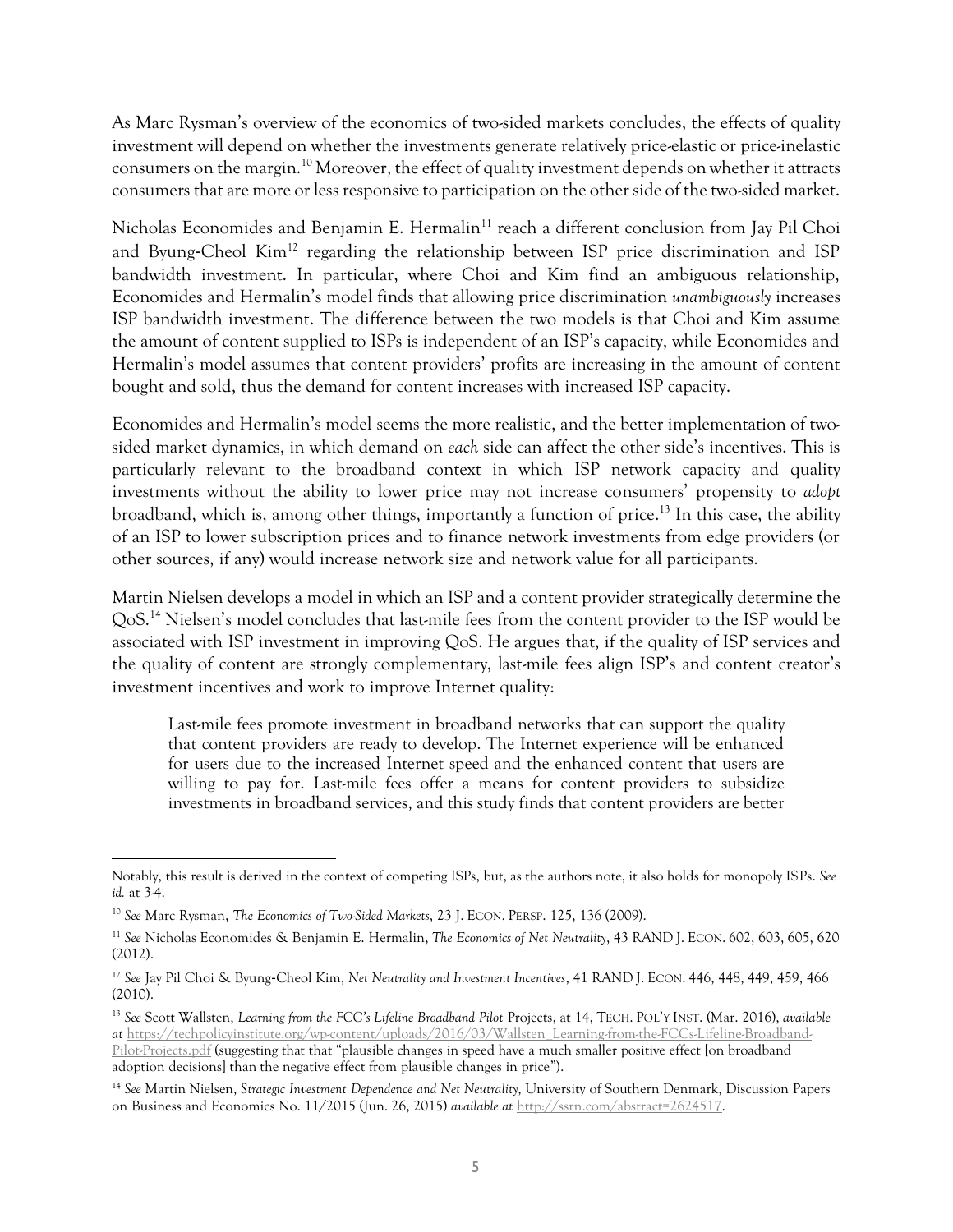off paying some fees. Hence, there exist last-mile fees that are Pareto-improving for all parties concerned.

\* \* \*

This study shows that last-mile fees can also be used to align investment incentives between content and access providers and promote investments in better broadband services. Hence, last-mile fees can be used to affect the size of the cake and not only its distribution.<sup>15</sup>

In general, the weight of economic theory suggests that ISPs should have stronger investment incentives under the RIFO than under the OIO. Under the RIFO, such investments support and allow for the improvement of quality supplied by content providers, *and* enable ISPs to increase network capacity and quality in ways that ensure increased benefit to *both* consumers and edge providers.

#### *2. The commercial benefits of prioritization*

The discussion above considered the economic effects that paid prioritization could have on ISP investment in network infrastructure. We should also consider the effects that it could have on individual users on both sides of the network. The OIO presents a narrative that suggests paid prioritization is overwhelmingly likely to be harmful to end-users.<sup>16</sup> While that is possible, it cannot be assumed, and paid prioritization could also be beneficial to end-users—even entirely *independent* of the beneficial effects that it could have on investment in network infrastructure.

As an initial matter, on most networks prioritization is not about managing congestion. Most backbone and middle-mile network infrastructure uses redundant network connections on which typical network loads are maintained at well less than 50% utilization, in order to ensure the ability to provide reliable continuity of service in the event that there is a disruption that affects one or the other of the redundant connections.<sup>17</sup> Similarly, network providers seek to maintain sufficient "headroom" on their last mile networks in order to keep their infrastructure upgrade cycle ahead of consumer demand. While there are capacity constrained networks in many parts of the United States, most edge services do not target specific network regions (i.e., most edge services are offered

<sup>15</sup> *Id*. at 16-17.

<sup>16</sup> *See* OIO, *supra* note [1,](#page-2-0) at para 19 ("The record demonstrates the need for strong action. The Verizon court itself noted that broadband networks have 'powerful incentives to accept fees from edge providers, either in return for excluding their competitors or for granting them prioritized access to end users.' Mozilla, among many such commenters, explained that '[p]rioritization . . . inherently creates fast and slow lanes.' Although there are arguments that some forms of paid prioritization could be beneficial, the practical difficulty is this: the threat of harm is overwhelming, case-by-case enforcement can be cumbersome for individual consumers or edge providers, and there is no practical means to measure the extent to which edge innovation and investment would be chilled. And, given the dangers, there is no room for a blanket exception for instances where consumer permission is buried in a service plan—the threats of consumer deception and confusion are simply too great.") (internal citations omitted).

<sup>17</sup> *See, e.g.*, Avinatan Hassidim et al., *Network Utilization: the Flow View*, *available at* 

[https://static.googleusercontent.com/media/research.google.com/en//pubs/archive/41315.pdf](https://static.googleusercontent.com/media/research.google.com/en/pubs/archive/41315.pdf) (surveying literature on network utilization and finding that, while average utilization is low, there can be localized bottlenecks where utilization is high). Generally the average link utilization is very low. *See id.* at 2 ("One can see that the average link utilization varies over the day between 17% and 29% with a typical daily pattern."); Andrew Odlyzko, *Data Networks are Lightly Utilized, and Will Stay That Way*, 2 REV. NET. ECON. 1 (2003), *available at* [http://www.dtc.umn.edu/~odlyzko/doc/network.utilization.pdf.](http://www.dtc.umn.edu/~odlyzko/doc/network.utilization.pdf)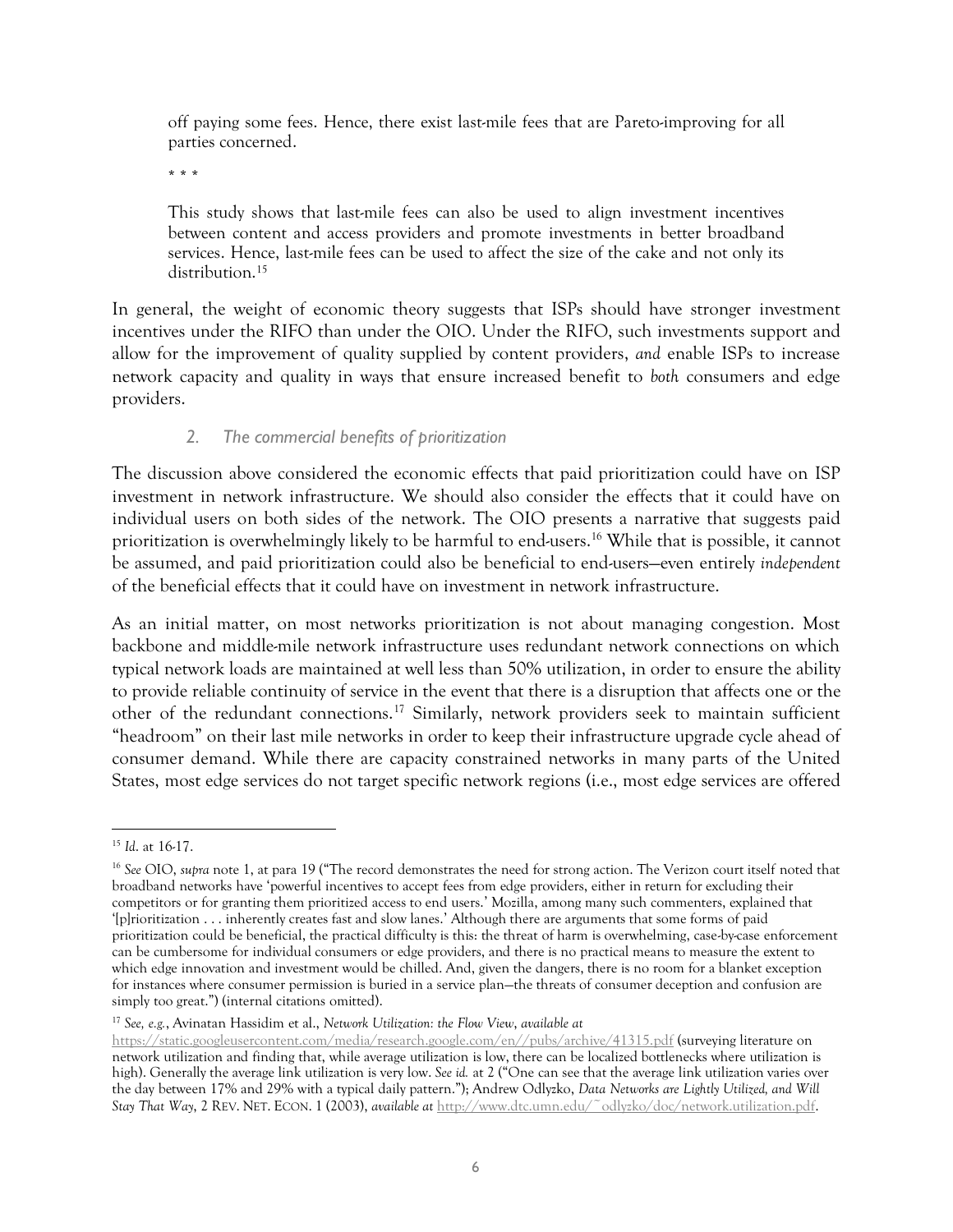to any broadband user, not just users on capacity constrained networks),<sup>18</sup> which would make paid prioritization an unsatisfactory tool for generalized network management purposes.

This does not mean, however, that paid prioritization could not be a valuable or beneficial service. For instance, TCP/IP and UDP/IP, the standard protocols used to deliver network data, are "best effort" protocols. By design, they do not make, and indeed are incapable of making, any delivery performance guarantees. Most applications are amenable to mere best-effort networks. For instance, services like e-mail or file transfer protocols can readily handle dropped or delayed packets with no effect upon the user; streaming media services like video streaming or Voice over IP can tolerate moderate packet loss or delay with only modest performance impacts on the user. Other services, such as real-time video gaming or real-time operation of physical control systems, however, may require better-than-best-effort service in order for best performance—they may be usable under ordinary performance conditions, but experience significant degradation in the quality of service due to minor drops in performance. It is entirely possible that ISPs could engineer their networks to support prioritization of services to offer better-than-best-effort performance. Critically, such prioritization could prioritize these services over those that would not be affected by a transient decrease in performance (e.g., file transfers) but equally with those that may be affected by them.

At a more general level, to the extent that the concern about paid prioritization is that ISPs may use their "gatekeeper" position to harmfully extract rents from edge providers, it is difficult to see how foreclosing the range of deals that *edge providers* may enter into does not itself potentially harm the very companies such a ban would be intended to protect.<sup>19</sup> Indeed, one of the very few public instances of an ISP negotiating with an edge provider for the carriage of edge content, discussed during oral arguments in the *Verizon* litigation, involved *ESPN* seeking to require *Verizon* to pay ESPN to allow Verizon customers access to ESPN content.<sup>20</sup> As explained by Verizon counsel, "but for these [the 2010 Open Internet Order] rules, we would be exploring those commercial arrangements."<sup>21</sup> It is difficult to understand how ESPN benefits from rules that prohibit it from pursuing an agreement that it views as beneficial—and the same would be true for an edge provider that approached an ISP seeking better-than-best-effort treatment of its packets.

Indeed, it is undeniably the case that most large content providers *do* invest significantly in order to ensure better-than-best-effort performance for their traffic. They do this by relying on content delivery networks (CDNs) for the delivery of their content. In some cases, these are private networks owned or leased by large content providers; in other cases, these are private networks owned by third parties that provide CDN services. In either event, these are services that allow content providers

<sup>&</sup>lt;sup>18</sup> The exception to this may be for services that precisely target consumers who are likely on lower-speed networks, but that could not reliably operate on these networks precisely because they are lower speed. One could imagine, for instance, telehealth or remote education video conferencing applications designed for rural settings where consumers often have access only to lower-speed DSL connections.

<sup>19</sup> *See* Schurz Comm. v. FCC, 982 F.2d 1043, 1051 (7th Cir. 1992) ("The new rules[, which prohibit non-network TV stations from selling their syndication rights to network stations], appear to harm rather than to help outside producers as a whole (a vital qualification) by reducing their bargaining options. It is difficult to see how taking away a part of a seller's market could help the seller.")

<sup>20</sup> *Verizon v. FCC 2014 Helgi Walker Statement*, H3XED (Nov. 22, 2017) (*quoting* Verizon counsel, Helgi Walker, during the *Verizon v. FCC* oral arguments and providing a link to MP3 recording), *available at* [https://www.h3xed.com/web-and](https://www.h3xed.com/web-and-internet/verizon-v-fcc-2014-helgi-walker-statement)[internet/verizon-v-fcc-2014-helgi-walker-statement.](https://www.h3xed.com/web-and-internet/verizon-v-fcc-2014-helgi-walker-statement)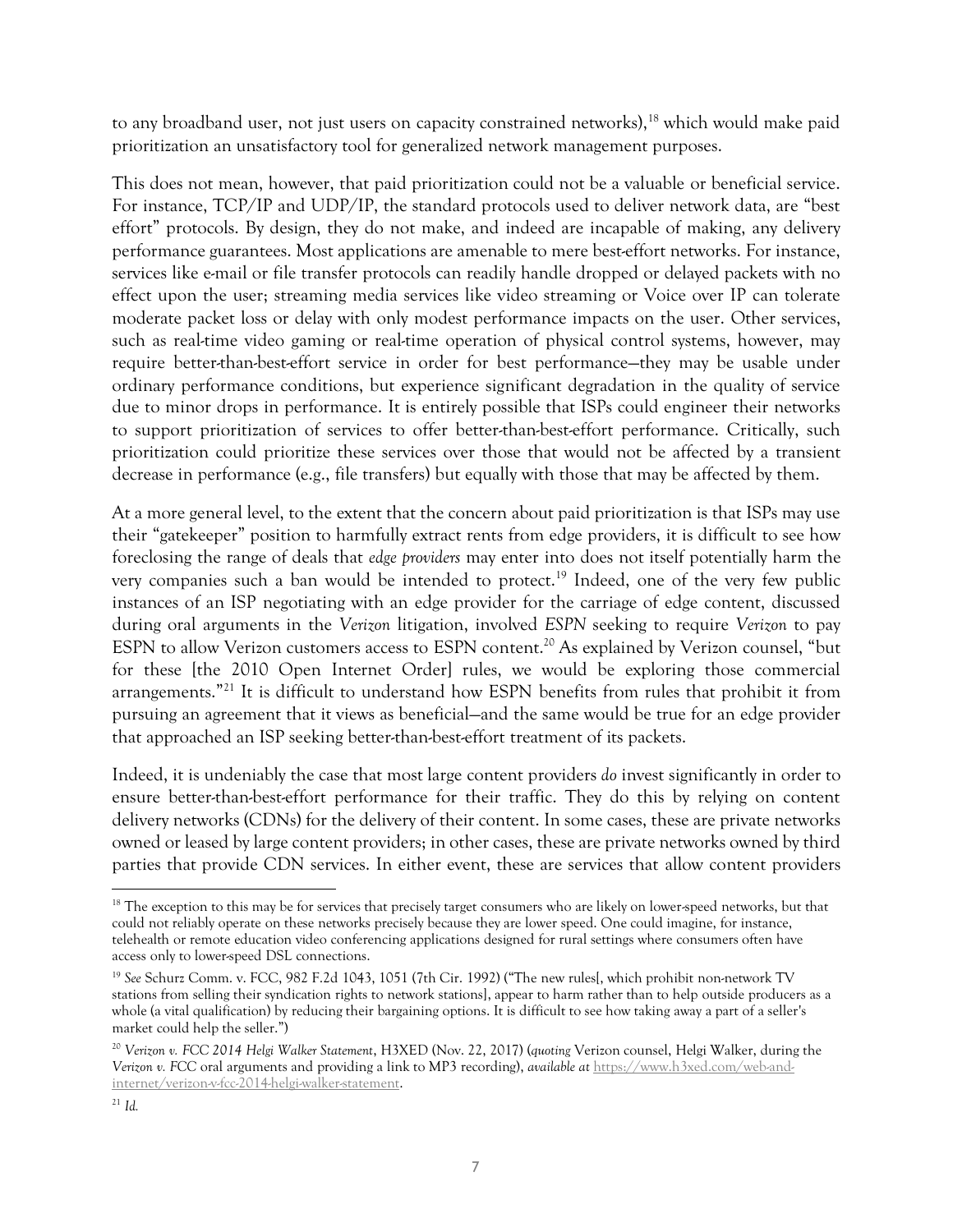(those that can afford the cost of a CDN, that is) to bypass the vast majority of the public, best-effort, Internet, effectively leap-frogging their packets ahead of those of other companies whose packets are stuck in the best-effort "slow lane."

Importantly, paid prioritization could be a particularly desirable service for smaller start-up companies and new entrants—especially those offering services that would compete against dominant edge companies that are able to afford to self-prioritize their content via CDNs.

Non-neutrality offers the prospect that a startup might be able to buy priority access to overcome the inherent disadvantage of newness, and to better compete with an established company. Neutrality means that that competitive advantage is impossible, and the baseline relative advantages and disadvantages remain—which helps incumbents, not startups. With a neutral Internet . . . the advantages of the incumbent competitor can't be dissipated by a startup buying a favorable leg-up. 22

Any presumptive ban on paid prioritization therefore harms both content providers that may want to avail themselves of prioritization services, as well as consumers who may benefit from the increased competition that such services could facilitate.

The OIO barred these types of business models ex ante under the assumption they would always harm consumers and edge providers. This is contrary to the approach of antitrust law, embodied in the RIFO, which takes a rule of reason approach to harms from these so-called "vertical restraints." Antitrust law has developed many tools to analyze vertical foreclosure and determine whether it is harmful to consumers. To differentiate procompetitive from anticompetitive vertical arrangements, antitrust law uses a ''rule of reason'' adjudication framework that weighs costs and benefits, and recognizes possible losses from enforcement errors that go in either direction. But this always occurs ex post, allowing companies to experiment with innovative business models like the many variations of paid prioritization. The RIFO still allows for antitrust policing of paid prioritization to assure it is not harmful to competition or consumers.<sup>23</sup>

# <span id="page-9-0"></span>**B. Measuring the investment effects of the OIO and the RIFO**

There is substantial debate over whether the empirical evidence supports the theoretical claims regarding broadband investment under either the OIO's or the RIFO's policy approach. While the weight of the theoretical literature, in our view, clearly supports the RIFO approach, $^{24}$  the empirical

<sup>&</sup>lt;sup>22</sup> Geoffrey Manne, *That Startup Investors' Letter on Net Neutrality Is a Revealing Look at What the Debate Is Really About, TRUTH* ON THE MARKET (May 14, 2014)[, https://truthonthemarket.com/2014/05/14/that-startup-investors-letter-on-net-neutrality/.](https://truthonthemarket.com/2014/05/14/that-startup-investors-letter-on-net-neutrality/)

<sup>23</sup> Joshua D. Wright, *Antitrust Provides a More Reasonable Regulatory Framework than Net Neutrality*, Geo. Mason L. & Econ. Rsrch. Paper No. 17-35, at 15 (Aug. 15, 2017), *available at* [https://papers.ssrn.com/sol3/papers.cfm?abstract\\_id=3020068](https://papers.ssrn.com/sol3/papers.cfm?abstract_id=3020068) ("Economic analysis predicted the 2015 Open Internet Order ban on vertical agreements would likely harm consumers and depress investment. Empirical evidence is consistent with those predictions. Reclassifying Internet service providers under Title I restores incentives to invest in broadband markets. A less obvious benefit is that it replaces the 2015 Order's categorical ban on contract arrangements that benefit consumers – including paid prioritization and other vertical arrangements – with antitrust's rule of reason. A close look at the antitrust approach shows not only that it can reach the harms envisioned by net neutrality proponents, but also that it is superior to alternatives that would condemn vertical arrangements in broadband markets without proof of harm to competition.").

<sup>&</sup>lt;sup>24</sup> For a more thorough discussion of the economic literature, see Comments of the International Center for Law & Economics, In the Matter of Restoring Internet Freedom, WC Docket No. 17-108 (Jul. 17, 2017), at 38-66, *available at*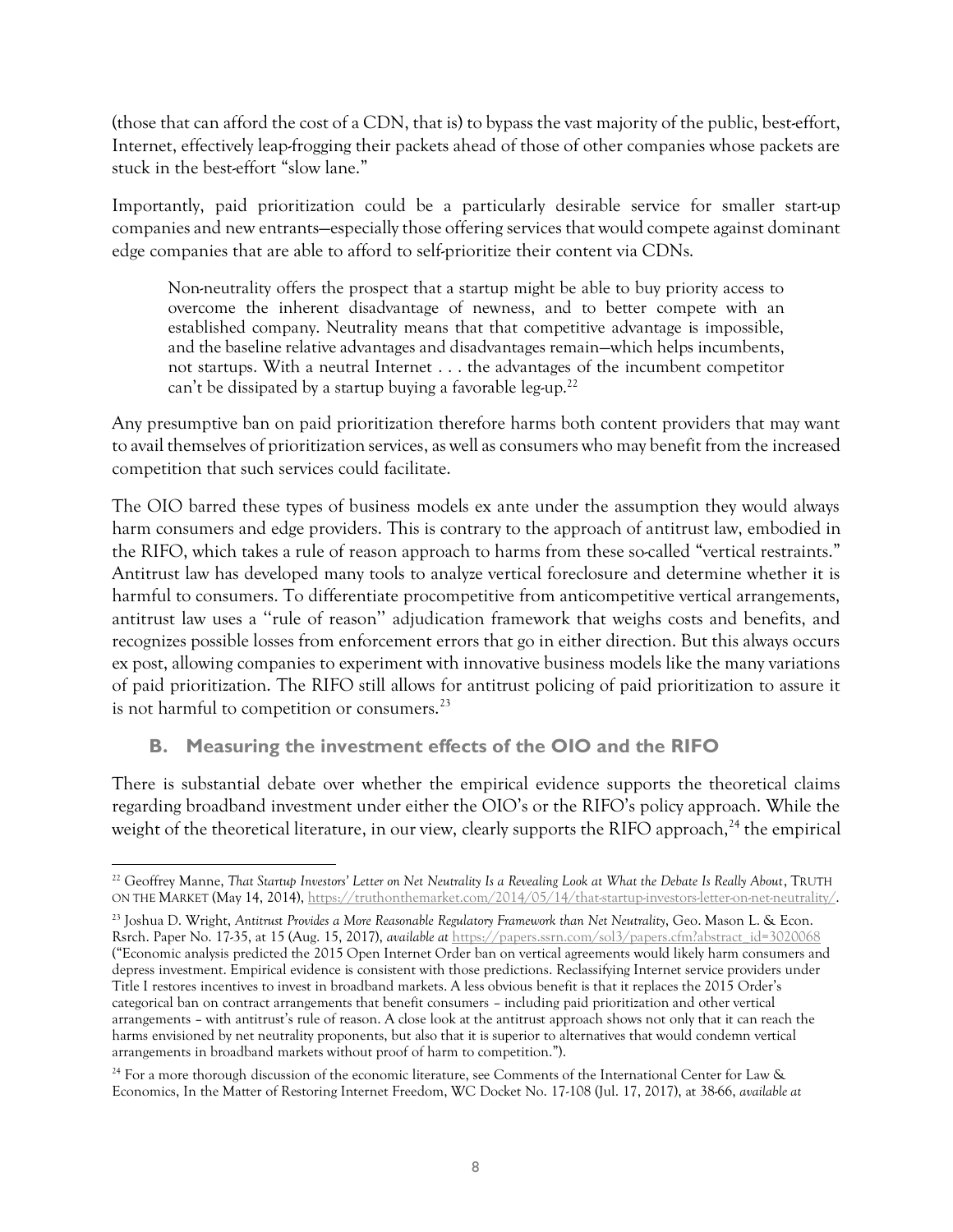evidence is at best ambiguous and at worst useless. But this is for good reason: As much as we might like to know the answer, it is both too early to assess the investment effects of either Order, and likely impossible to reliably isolate the influence of either Order on ISPs' multifaceted and complex investment decisions taken over extremely long time periods.

Broadband investment decisions are undertaken over extremely long timeframes, and influenced not only by the regulatory environment (which extends far beyond FCC regulation), but also by the investment decisions of competing ISPs, expected consumer demand, cost, the introduction of rival technologies, and a whole host of other business and technological realities. Inferring anything about a single regulatory decision by looking for correlations over short timeframes with measured investment overall is so unreliable as to be effectively useless. At the same time, investment decisions are not monolithic. Even if a rule change leads to no observable *overall* investment effect, it may cause a *reallocation* or *reprioritization* of investments in ways that decrease the overall value of even an equivalent amount of investment. Finally, it may not be the rule itself that most significantly affects investment decisions, but the regulatory uncertainty entailed by rule change. These effects could be more attenuated and would likely be spread out over a longer timeframe as the regulatory environment in response to a rule change comes into better focus.

In Part B.1 we discuss the important and underappreciated role of regulatory uncertainty in influencing long-term investment decisions. In Part B.2, we discuss the empirical difficulties for studies purporting to show investment increases or decreases under the OIO or the RIFO. In Part B.3, we assess what little reliable empirical evidence there is of the rules' investment effects and conclude that there is no reliable evidence that the OIO increased investment, but that the best evidence that does exist points to decreased investment under the OIO and increased investment under the RIFO.

# *1. Policy uncertainty leads to lower investment*

<span id="page-10-0"></span>It is unclear whether ISP investment decisions are acutely affected by any given regulatory regime, at least within the timeframe available to investigate. It is also possible that the various Orders may have no readily observable effect on investment spend overall. But the widely different regulatory philosophies underlying the Orders—that of the RIFO's light-touch regulation under Title I compared to the OIO's more interventionist regulation based on the uncertain whims of a changing political environment under Title II—strongly suggests different levels of regulatory *certainty*. And it is virtually inevitable that the greater regime uncertainty under Title II would contribute to a reduction in investment and/or its less efficient and effectively deployment. Such an effect is likely more attenuated than the acute, immediate response many seem to be looking for. But it may be no less real and no less important.

Sometimes the regulatory cost is worth the gain. And, in theory, it could be that Title II would offer competition and consumer protections sufficient to compensate for the additional burdens it imposes such that net network value would increase. But, as we have discussed, the theory and

[https://laweconcenter.org/wp-content/uploads/2017/09/icle-comments\\_policy\\_rif\\_nprm-final.pdf](https://laweconcenter.org/wp-content/uploads/2017/09/icle-comments_policy_rif_nprm-final.pdf) [hereinafter "ICLE RIFO Comments"].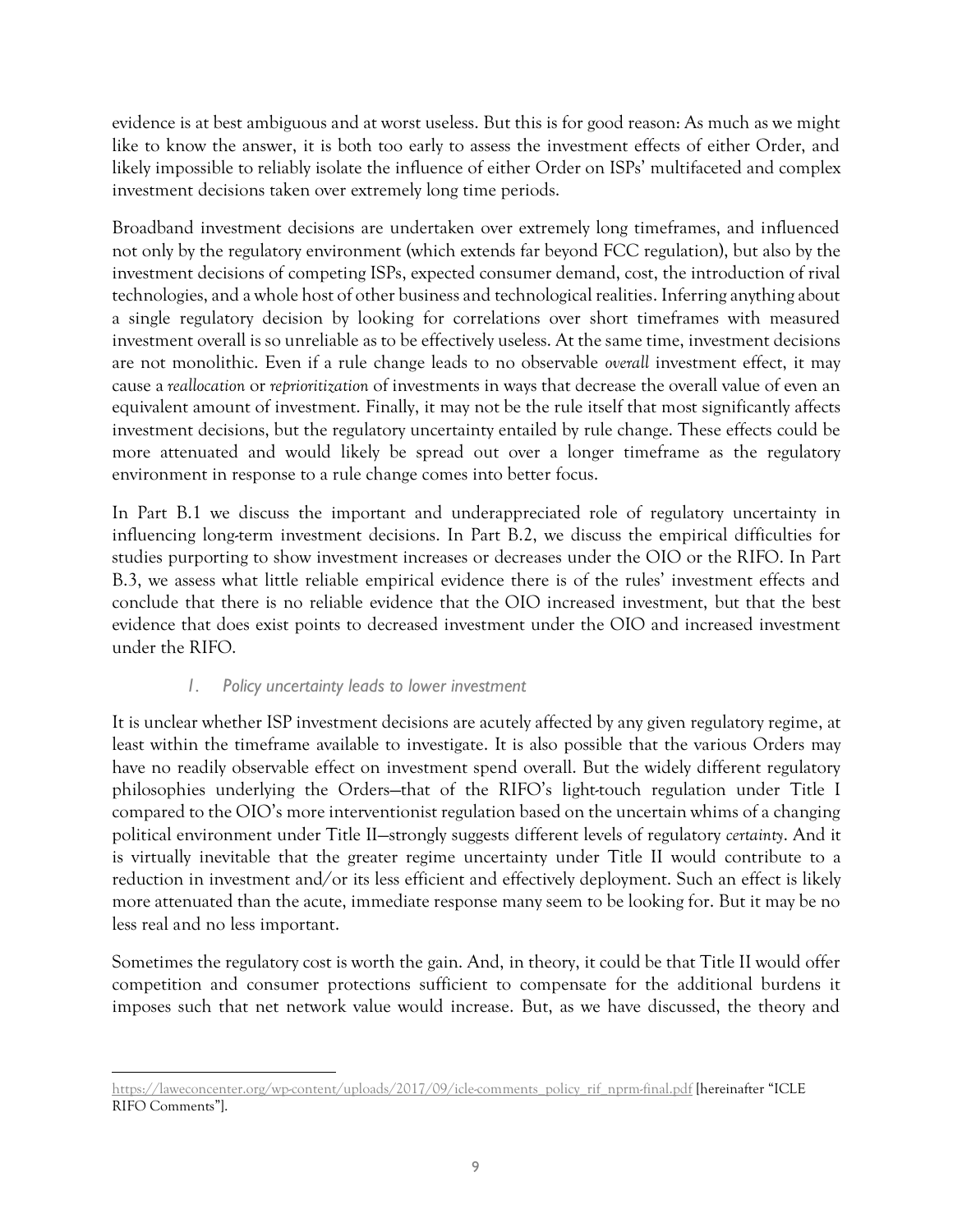evidence suggest strongly that the benefits of Title II regulation would be trivial or nonexistent.<sup>25</sup> Meanwhile, the costs are very real.

Important among these, Title II creates far more regulatory uncertainty. Where the RIFO rests on long-established antitrust principles to guide the light-handed imposition of regulatory burdens, the OIO's Title II regime would entail an uncertain and complex unfolding of regulation over an extended period. As the D.C. Circuit noted in another context (although it could have been talking about the OIO):

The phenomenon we see in this case is familiar. Congress passes a broadly worded statute. The agency follows with regulations containing broad language, open-ended phrases, ambiguous standards and the like. Then as years pass, the agency issues circulars or guidance or memoranda, explaining, interpreting, defining and often expanding the commands in regulations. One guidance document may yield another and then another and so on. Several words in a regulation may spawn hundreds of pages of text as the agency offers more and more detail regarding what its regulations demand of regulated entities.<sup>26</sup>

This uncertainty would be further exacerbated by the inherent political discretion involved in enforcing Title II, and the fact that the composition of the Commission can critically change in relatively short periods as elections whipsaw its power centers. Yet firms tasked with constructing future-proof networks need to plan for a decade or more, and they can scarcely be expected to effectively anticipate future political vicissitudes in their long-term network construction decisions.

The OIO's forbearance regime alone, for example, would have been an always-moving target, and its "general Internet conduct" standard would have ensured that every novel network innovation and business practice would be subject to uncertain scrutiny and possibly litigation. Imposition of Title II's rate regulation authority, meanwhile—by no means ruled out under the  $OIO^{27}$ —would entail a massive—and massively uncertain—regulatory apparatus.

Indeed, even in the short time it was in effect, the OIO's Title II regime empowered the FCC to engage in, among other things, privacy regulation<sup>28</sup> and regulation of set-top boxes.<sup>29</sup> The FCC was also empowered under the OIO's general conduct standard to use its far-ranging investigation power to review ISP's business models.<sup>30</sup> Thus the FCC sent letters announcing its intention to investigate AT&T, T-Mobile, and Comcast for their sponsored data plans.<sup>31</sup>

<sup>25</sup> *See generally id.*

<sup>26</sup> Appalachian Power Co. v. E.P.A, 208 F.3d 1015, 1020 (D.C. Cir. 2000).

<sup>27</sup> *See, e.g.,* John Eggerton, *Schumer: Consumers May Need Internet Affordability Protections*, MULTICHANNEL NEWS (May 10, 2018)[, https://www.multichannel.com/news/schumer-consumers-may-need-internet-price-protections.](https://www.multichannel.com/news/schumer-consumers-may-need-internet-price-protections)

<sup>28</sup> *See* Protecting the Privacy of Customers of Broadband and Other Telecommunications Services, 81 Fed. Reg. 87274 (Dec. 2, 2016), *available at* [https://www.govinfo.gov/content/pkg/FR-2016-12-02/pdf/2016-28006.pdf.](https://www.govinfo.gov/content/pkg/FR-2016-12-02/pdf/2016-28006.pdf) 

<sup>29</sup> *See* Expanding Consumers' Video Navigation Choices; Commercial Availability of Navigation Devices, 81 Fed. Reg. 14033 (Mar. 16, 2016), *available at* [https://www.govinfo.gov/content/pkg/FR-2016-03-16/pdf/2016-05763.pdf.](https://www.govinfo.gov/content/pkg/FR-2016-03-16/pdf/2016-05763.pdf)

<sup>30</sup> *See* OIO, *supra* note [1,](#page-2-0) at paras. 136-45.

<sup>31</sup> *See* Brian Fung, *Regulators want to talk to AT&T, Comcast, and T-Mobile about sponsored data*, THE WASHINGTON POST (Dec. 17, 2015)[, https://www.washingtonpost.com/news/the-switch/wp/2015/12/17/regulators-want-to-talk-to-att-comcast-and-t](https://www.washingtonpost.com/news/the-switch/wp/2015/12/17/regulators-want-to-talk-to-att-comcast-and-t-mobile-about-sponsored-data/)[mobile-about-sponsored-data/.](https://www.washingtonpost.com/news/the-switch/wp/2015/12/17/regulators-want-to-talk-to-att-comcast-and-t-mobile-about-sponsored-data/)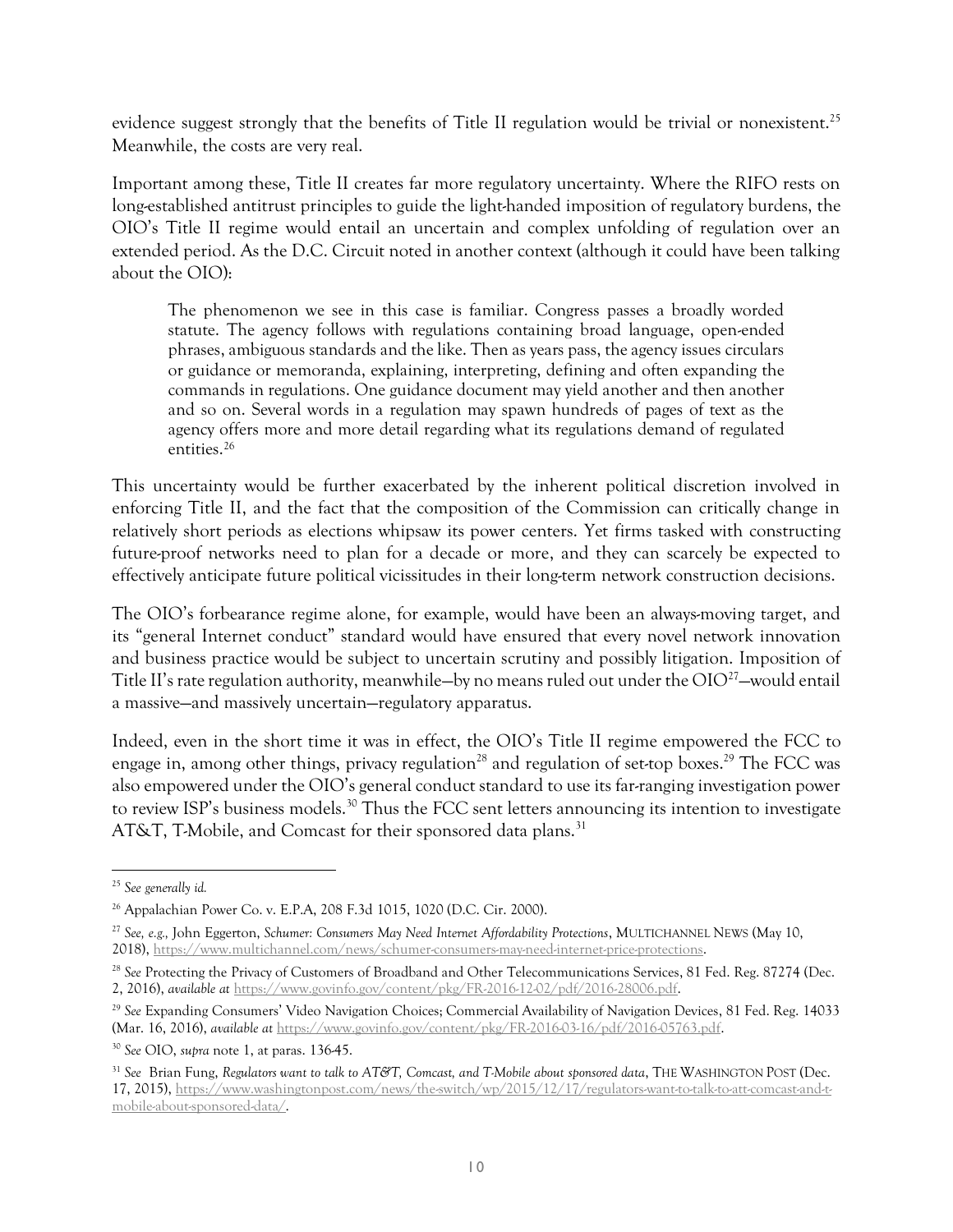This type of regulatory uncertainty is a substantial source of cost, and the evidence indicates that it leads directly to higher capital prices and lower investment. "The role of future conditions is particularly important when firms must decide on costly irreversible investments." 32

The notion that uncertainty about the future can have real economic effects—particularly for irreversible decisions (like sunk cost investments)—is long- and well-established in the economic literature.<sup>33</sup> The basic idea is this:

<span id="page-12-0"></span>When a firm makes an irreversible investment expenditure, it exercises, or "kills," its option to invest. It gives up the possibility of waiting for new information to arrive that might affect the desirability or timing of the expenditure; it cannot disinvest should market conditions change adversely. This lost option value is an opportunity cost that must be included as part of the cost of the investment. . . .

Recent studies have shown that this opportunity cost of investing can be large. . . . Also, this opportunity cost is highly sensitive to uncertainty over the future value of the project, so that changing economic conditions that affect the perceived riskiness of future cash flows can have a large impact on investment spending, larger than, say, a change in interest rates.<sup>34</sup>

Policymakers often add an additional layer of uncertainty through their monetary, fiscal, and regulatory decisions, known as "economic policy uncertainty."<sup>35</sup> Although identifying and measuring causal relationships between policy uncertainty and economic outcomes is fraught, attempts at such measurements have consistently pointed in the same direction. As one brief review sums it up:

We think the weight of the evidence and the lessons of economic theory argue for assigning some weight to the policy uncertainty view. If U.S. policymakers can deliver a policy environment characterized by greater certainty and stability, there will likely be a positive payoff in the form of improved macroeconomic performance.<sup>36</sup>

Thus the risk created by the open-ended authority to regulate under the OIO and Title II would be expected to reduce the incentive to invest:

The potential effect of public utility regulation on incentives for investment played a major role in the Commission's decision to restore broadband Internet access service's

<sup>32</sup> Kyle Handley and Nuno Limão, *Trade and Investment Under Policy Uncertainty: Theory and Firm Evidence*, 7 AM. ECON. J.: ECON. POL'Y 189, 189 (2015).

<sup>33</sup> *See, e.g.,* Ben Bernanke, *Irreversibility, Uncertainty and Cyclical Investment*, 98 Q. J. ECON. 85 (1983); Avinash Dixit, *Entry and Exit Decisions Under Uncertainty*, 97 J. POL. ECON. 620 (1989); Robert S. Pindyck, *Irreversibility, Uncertainty, and Investment*, 29 J. ECON. LIT. 1110 (1991); AVINASH DIXIT & ROBERT S. PINDYCK, INVESTMENT UNDER UNCERTAINTY (Princeton U. Press 1994); Ricardo J. Caballero & Robert S. Pindyck, *Uncertainty, Investment, and Industry Evolution*, 37 INT'L ECON. REV. 641 (1996); Nicholas Bloom et al., *Uncertainty and Investment Dynamics*, 74 REV. ECON, STUD. 391 (2007); Nicholas Bloom, *The Impact of Uncertainty Shocks*, 77 ECONOMETRICA 623 (2009).

<sup>34</sup> Pindyck, *Irreversibility, Uncertainty, and Investment*, *supra* note [33,](#page-12-0) at 1112.

<sup>35</sup> *See generally* Steven J. Davis, *Regulatory Complexity and Policy Uncertainty: Headwinds of Our Own Making*, Becker Friedman Inst. for Rsrch. in Econ. Working Paper No. 2723980 (April 29, 2017), *available at* [https://ssrn.com/abstract=2723980.](https://ssrn.com/abstract=2723980)

<sup>36</sup> Scott R. Baker, Nicholas Bloom, & Steven J. Davis, *Has Economic Policy Uncertainty Hampered the Recovery?*, in GOVERNMENT POLICIES AND THE DELAYED ECONOMIC RECOVERY (Lee E. Ohanian & John B. Taylor & Ian J. Wright, eds. 2012), *prepublication draft available at* [https://www.semanticscholar.org/paper/Has-Economic-Policy-Uncertainty-Hampered](https://www.semanticscholar.org/paper/Has-Economic-Policy-Uncertainty-Hampered-the-Baker-Bloom/0eb2f1ae9e2b5693043d13ef0b44036fe36d2165)[the-Baker-Bloom/0eb2f1ae9e2b5693043d13ef0b44036fe36d2165.](https://www.semanticscholar.org/paper/Has-Economic-Policy-Uncertainty-Hampered-the-Baker-Bloom/0eb2f1ae9e2b5693043d13ef0b44036fe36d2165)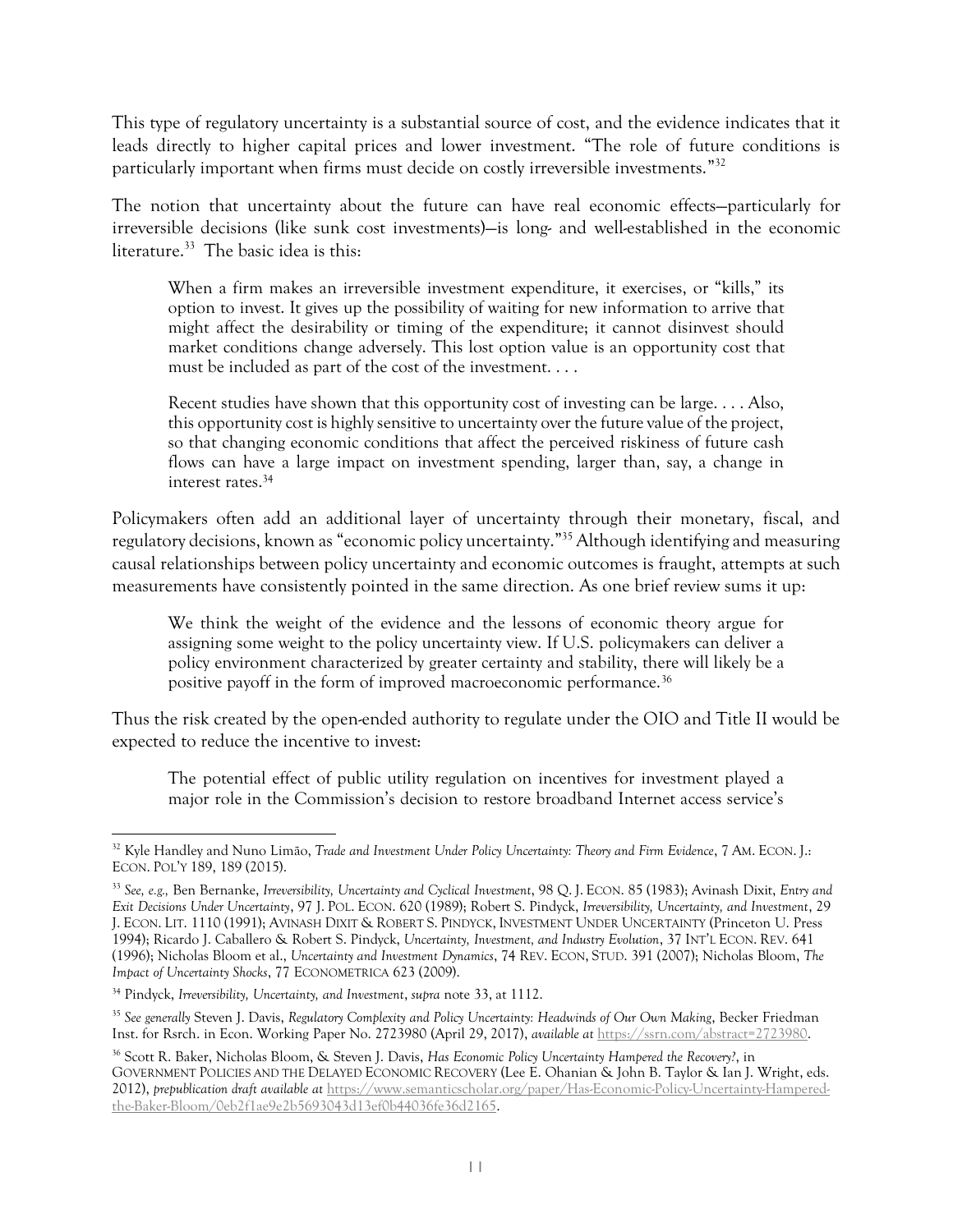classification as a Title I information service. Owners of network infrastructure make long-term, sunk investments. When public utility regulation works well, it allows the firm to earn a rate of return that is equal to its cost of capital, and prevents monopoly profits. In practice, however, public utility regulation can also depress the firm's rate of return below its cost of capital, which reduces the incentive to invest. *The risk that regulation could reduce the rate of return below the cost of capital also creates a disincentive for investment*. 37

Moreover, while such regulation would constrain ISPs' profit opportunities and change their investment calculus, it may not result simply in an overall *reduction* in investment. Instead, the effect may be a shift in investment to more remunerative areas—like wealthy urban centers or higherincome suburbs—at the expense of riskier investment in rural and low-income communities. Further decisions may affect both differently situated content providers and consumers differently, as well. And the literature suggests that when content providers are significantly heterogeneous, regulations like those in the OIO are likely to lower consumer welfare on net.<sup>38</sup>

#### <span id="page-13-1"></span><span id="page-13-0"></span>*2. Studies on investment under the OIO and the RIFO suffer from empirical limitations*

At the time of the OIO's adoption there was no empirical evidence that the prior regime—under which paid prioritization was presumptively allowed—led to a decrease of investment in broadband, and the OIO does not cite any such evidence.<sup>39</sup>

Several studies have since attempted to quantify the effect of the adoption (and subsequently, the repudiation) of the OIO on broadband investment. This is no easy task: government regulation is just one factor out of many that affect investment decisions, <sup>40</sup> and investment decisions are often undertaken as part of longstanding and long-term strategies that may not have been altered in any measurable way in the relatively short timeframe since the adoption and repudiation of the OIO.<sup>41</sup> Indeed, at least one very vocal net neutrality supporter recently claimed that the regulatory

[https://ecfsapi.fcc.gov/file/10618281006240/Public%20Interest%20Statement%20and%20Appendices%20A-](https://ecfsapi.fcc.gov/file/10618281006240/Public%20Interest%20Statement%20and%20Appendices%20A-J%20(Public%20Redacted)%20.pdf#page=280)[J%20\(Public%20Redacted\)%20.pdf#page=280](https://ecfsapi.fcc.gov/file/10618281006240/Public%20Interest%20Statement%20and%20Appendices%20A-J%20(Public%20Redacted)%20.pdf#page=280) (noting that long-term investment in 4G LTE drove dynamic competition among U.S. cellular carriers in the 2010s).

<sup>37</sup> Jerry Ellig, et al., *Economics at the FCC 2007-2018: International Broadband Pricing Comparisons, and a New Office of Economics and Analytics*, 53 REV. INDUS. ECON. 681, 689-90 (2018) (emphasis added), *available at* [https://doi.org/10.1007/s11151-018-](https://doi.org/10.1007/s11151-018-9672-6) [9672-6.](https://doi.org/10.1007/s11151-018-9672-6) 

<sup>38</sup> *See, e.g.,* Benjamin E. Hermalin and Michael L. Katz, *The Economics of Product-Line Restrictions with an Application to the Network Neutrality Debate,* 19 INFO. ECON. & POL'Y 215, 215-48 (2007).

<sup>39</sup> *See* Thomas W. Hazlett & Joshua D. Wright, *The Effect of Regulation on Broadband Markets: Evaluating the Empirical Evidence in the FCC's 2015 'Open Internet' Order*, 50 REV. INDUS. ORG. 487, 490 (2017), *available at* 

[https://papers.ssrn.com/sol3/papers.cfm?abstract\\_id=2859570](https://papers.ssrn.com/sol3/papers.cfm?abstract_id=2859570) ("[T]he idea that the market had a strong reaction to the 2010 rules, and adjusted according to new expectations—either with respect to a ''virtuous circle'' or added enforcement costs—is debatable. . . . The best that can be said for the FCC's analysis is that it is uncompelling. Even the bare bones framework that is adopted by the FCC shows no positive reaction of ISP capex following the 2010 net neutrality rules.").

<sup>40</sup> *See, e.g.*, Christopher Alex Hooton, *Testing the Economics of the Net Neutrality Debate*, TELECOMMC'NS POL'Y (Sep. 9, 2019), *available at* https://www.sciencedirect.com/science/article/abs/pii/S0308596119300473. *See also* USTelecom, *U.S. Broadband Capex Growth Propels Deployment* (Jul. 31, 2019), *available at* [https://www.ustelecom.org/u-s-broadband-capex](https://www.ustelecom.org/u-s-broadband-capex-growth-propels-deployment/)[growth-propels-deployment/](https://www.ustelecom.org/u-s-broadband-capex-growth-propels-deployment/) ("The question with respect to the impact of regulation is what investment would have been over the long term under different regulatory scenarios, holding relevant factors constant. *Factors include competition, financial market developments, product cycles, government mandates, and taxes.*") (emphasis added).

<sup>41</sup> *See, e.g.*, Appendix G: Declaration of David S. Evans, Ph. D, paras. 161-73, in DESCRIPTION OF TRANSACTION, PUBLIC INTEREST STATEMENT, AND RELATED DEMONSTRATIONS (Jun. 18, 2018), *available at*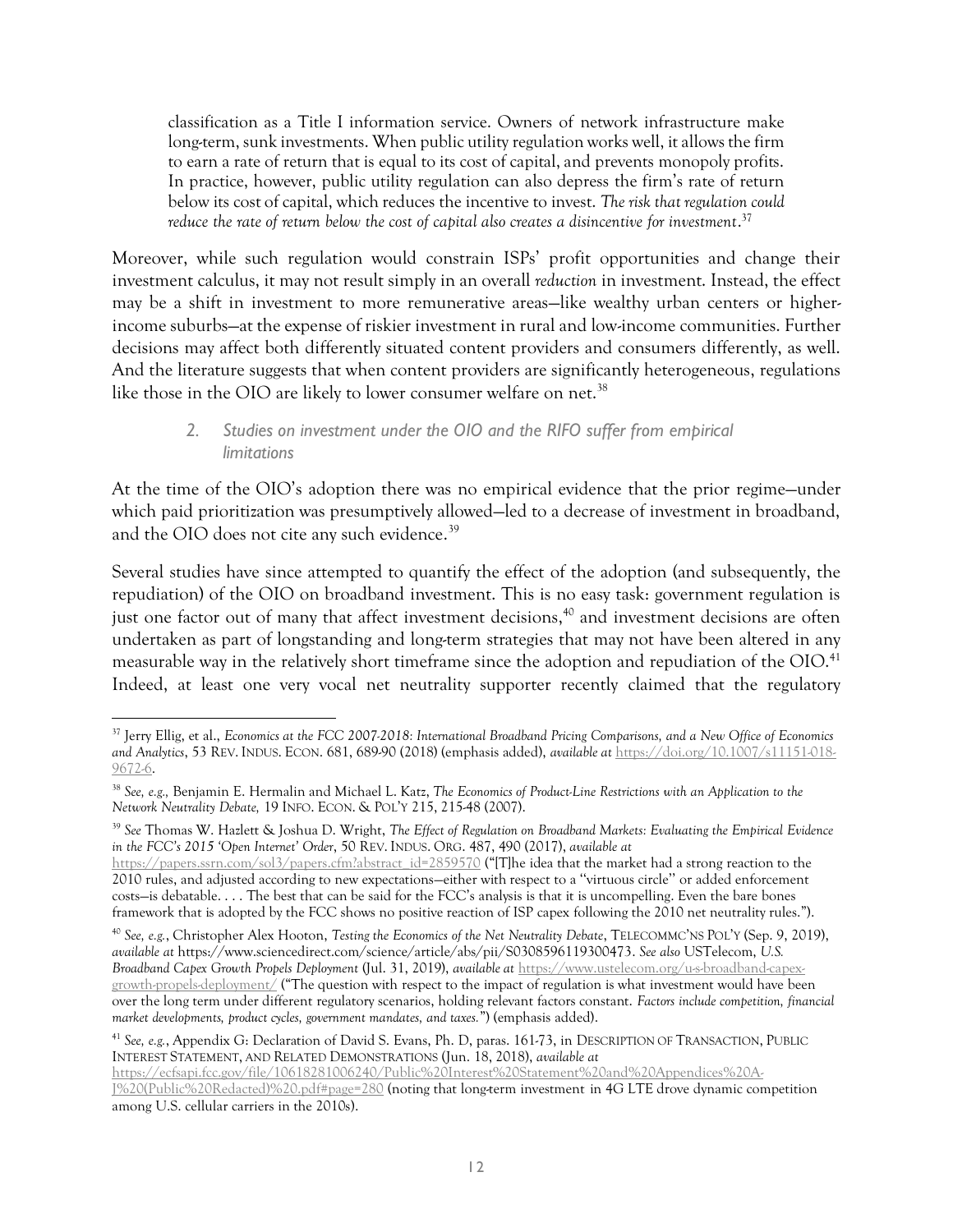environment has *nothing* to do with network investment decisions, thus significantly undercutting the claimed basis for adopting the OIO in the first place.<sup>42</sup>

A few studies have attempted to argue that adoption of the OIO did affect network investment. One study of note, authored by Free Press, claims that the OIO *increased* investment by ISPs.<sup>43</sup> But the claim is ultimately unconvincing, and the study advances its strongly stated conclusion only by ignoring its own caveats regarding the data.

For example, in support of its assertion that "[a]nyone suggesting [that 'fears about potential future Title II-based interventions . . . have reduced investment' is demonstrably wrong,"<sup>44</sup> the study accurately observes that:

<span id="page-14-0"></span>[E]ven if aggregate capital spending does go down in the future, it does not follow that such a decline would stem from fears about vague and unspecified FCC interventions. . . . [The] truth, which actual investors in the sector well understand, is that capital spending is primarily a function of macroeconomic realities outside the FCC's ambit.<sup>45</sup>

The problem is that anyone suggesting *any* firm conclusion about the effects of the FCC's Orders based on short-term investment estimates—*especially* without making any effort to control for other causes or even to compare them to "normal" investments—is building on a foundation of sand. Yet that is exactly what this study does, however:

*Financial and marketplace evidence demonstrates that the FCC's 2015 Open Internet Order is an absolute success*, accomplishing its stated goal of preserving and promoting the . . . "virtuous cycle of investment." *ISP investments accelerated following the vote*. . . .

In sum, the 2015 Open Internet Order and accompanying legal classification decision settled the prior uncertainty about open, nondiscriminatory broadband telecom service access. *What followed that decision was a historic period of U.S. investment and innovation*. 46

The flaws with the study that undermine its assertions are manifold. At a first pass, the study's numbers are not adjusted for inflation, or for unrelated movements in the economy or industry as a whole. Had they been properly adjusted the study's top-line result would have been *reversed*. <sup>47</sup> This

<sup>42</sup> Harold Feld (@haroldfeld), Twitter (Apr. 13, 2020, 4:29 PM),

<https://twitter.com/haroldfeld/status/1249796883561754624> ("This is how network investments work. Has nothing to do with regulatory environment.").

<sup>43</sup> *See* S. Derek Turner, *It's Working: How the Internet Access and Online Video Markets Are Thriving in the Title II Era*, at 4, FREE PRESS (May 2017)[, https://www.freepress.net/sites/default/files/2018-06/internet-access-and-online-video-markets-are](https://www.freepress.net/sites/default/files/2018-06/internet-access-and-online-video-markets-are-thriving-in-title-II-era.pdf)[thriving-in-title-II-era.pdf.](https://www.freepress.net/sites/default/files/2018-06/internet-access-and-online-video-markets-are-thriving-in-title-II-era.pdf)

<sup>44</sup> *Id.* at 6.

<sup>45</sup> *Id.*

<sup>46</sup> *Id.* at 1 (emphasis added).

<sup>47</sup> *See* George S. Ford, *Reclassification and Investment: An Analysis of Free Press' "It's Working" Report*, at 1-2, PHOENIX CTR. PERSP. (May 22, 2017)[, https://papers.ssrn.com/sol3/papers.cfm?abstract\\_id=2982440](https://papers.ssrn.com/sol3/papers.cfm?abstract_id=2982440) ("Once the most basic adjustment to the data is made—accounting for inflation—Free Press' data show that capital spending fell significantly in 2016 (-2%). . . . Free Press' own data, therefore, provides support for the \$3.7 to \$5.1 billion investment decline cited by Chairman Pai when announcing his intent to review of the 2015 Open Internet Order.").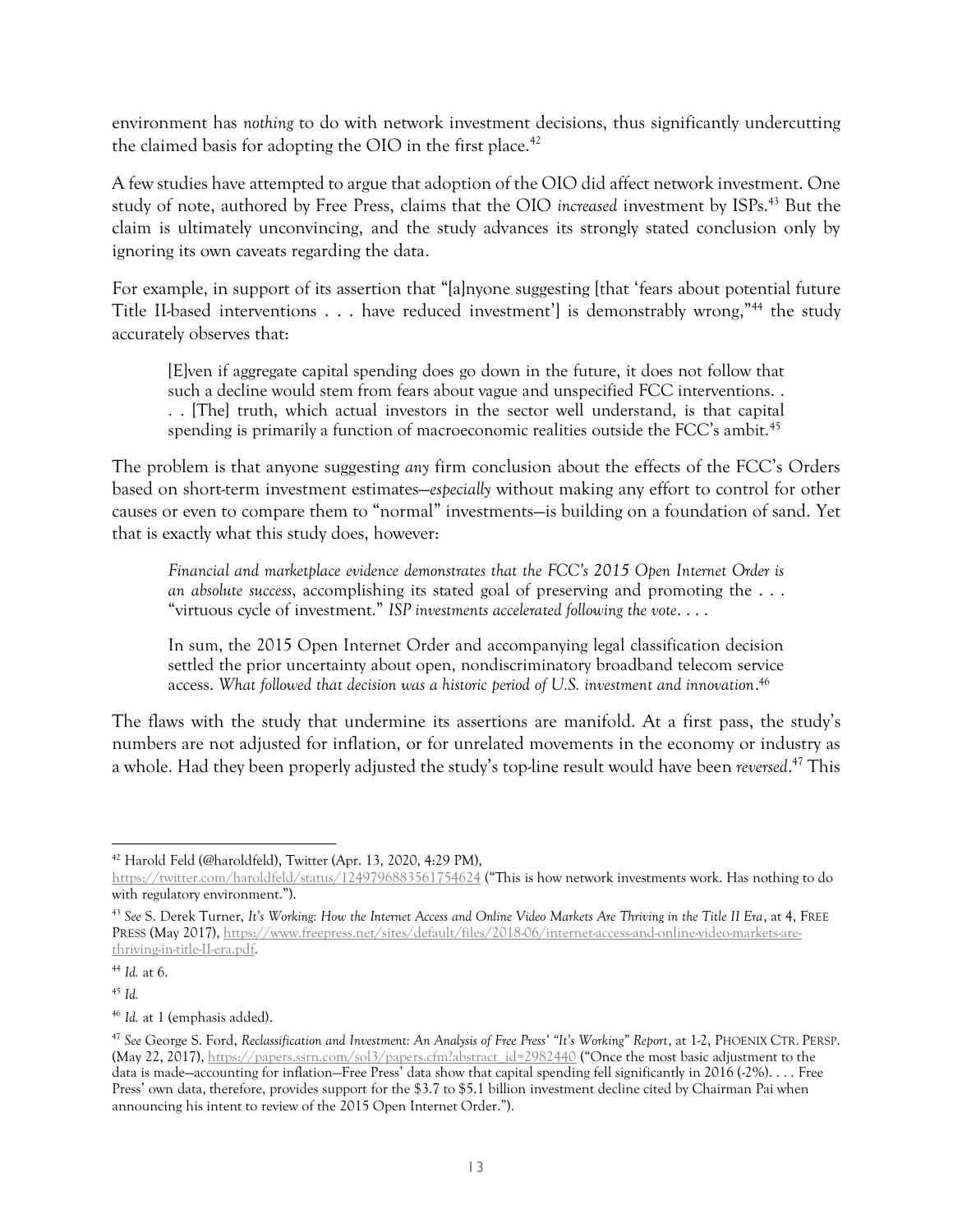same critical flaw, incidentally, also occurs in the FCC's own claims in the OIO regarding investment following the 2010 Open Internet Order (the "2010 Order"). 48

But the principle flaw with the study is the indeterminacy of the causal relationship between its numbers (and even its numbers if properly adjected) the enactment of a single regulatory policy. The decision to invest in broadband is driven by a complicated mix of broad macroeconomic indicators against a backdrop of regulation.

Another recent empirical analysis by Christopher Hooton also properly concludes that resolute claims of investment increases or decreases due solely to any of the 2010 Order, the 2015 OIO, or the 2017 RIFO are statistically invalid:

The results show no evidence of impacts from the NN regulatory actions. The treatment coefficients are not statistically significant and quite small given the level of investment by the telecommunications industry across multiple specifications and robustness tests. Overall, the analytical exercise highlights the difficulty of finding, selecting, and correctly controlling other influencing factors. The results suggest any claim of causal impact in investment decisions (be it up or down) are suspect.<sup>49</sup>

Once again, however, the study's own empirical analysis—which the author claims is "the only analysis with a full dataset and a sufficient time period of observation to properly examine effects,"<sup>50</sup> is *also* fatally flawed, and exemplifies the problem of assessing the effect of regulatory changes on complex, long-term investment decisions.

In this case, the study relies upon Capital Expenditures Incurred But Not Yet Paid (CEINYP) as its measure of investment. But, as George Ford's trenchant critique of the study accurately points out:

[The study's] chosen measure of capital spending is not capital spending at all. Capital Expenditures Incurred But Not Yet Paid . . . is a *credit* entry for accrued expenses. It does not equal capital spending; it equals, as the name implies, the portion of capital spending incurred in the past to be paid in the future.<sup>51</sup>

In other words, the study looks at data reflecting the ongoing payments still owing on *previously*  committed capital expenditures to assess the effect of *subsequent* regulatory changes. This is, as Ford's critique notes, "an exhibition in statistical negligence." 52

But it is also telling. Not only will subsequent changes in circumstance not affect ongoing payments for past investments, they may also have limited effect on new investment decisions, which are also heavily determined by past investments. For example, if previous investments are undertaken to effect a shift to a new technology, recouping those investments may require continued investment to complete the transition, even if the expected return is now lower than it was before because of a

<sup>48</sup> *See* Wright & Hazlett, *supra* not[e 39,](#page-13-0) at 492-94.

<sup>49</sup> Hooton, *supra* not[e 40,](#page-13-1) at 17.

<sup>50</sup> *Id.* at 1.

<sup>51</sup> George S. Ford, *Statistical Negligence in Title II Impact Analysis*, PHOENIX CTR. PERSP. 19-05 at 2 (Oct. 1, 2019), *available at* [https://www.phoenix-center.org/perspectives/Perspective19-05Final.pdf.](https://www.phoenix-center.org/perspectives/Perspective19-05Final.pdf) 

<sup>52</sup> *Id.*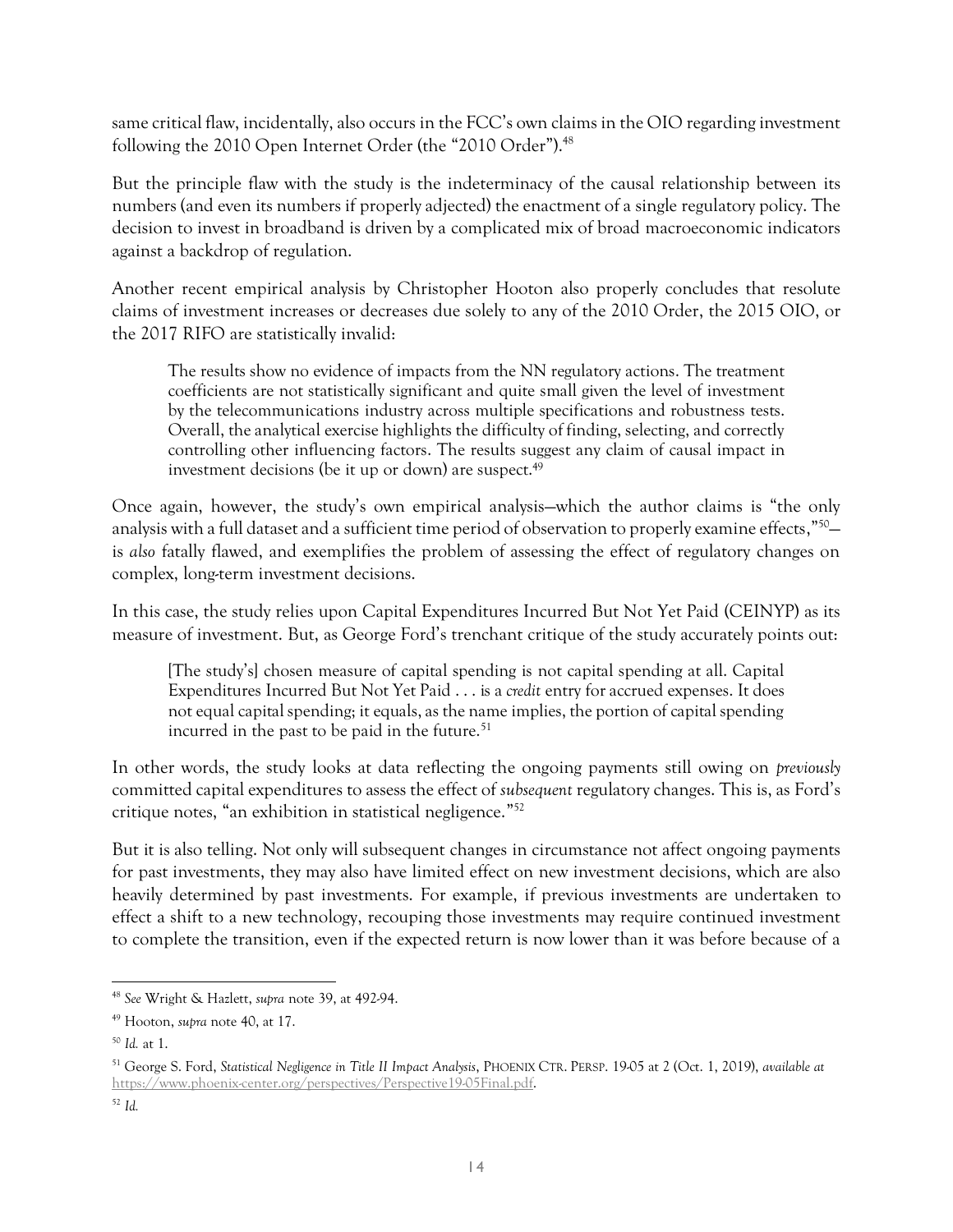subsequent regulatory change. In this case, the later investment decisions may well be somewhat smaller (or different) than they would have been, but the effect may be quite attenuated because of the "path dependence" imposed by the firm's previous investment decisions. The full effect of the policy change may not show up until the *next* technological shift, or it may show up in the short run only in a smaller set of investments unrelated to larger, paradigm shifting investment programs.

Any number of factors (including, as noted, past investment decisions) other than industry-specific regulatory change will affect ongoing investment decisions, including shifts in consumer demand; entry or exit of competitors, or changes in the services offered by existing competitors; macroeconomic trends and broader policy decisions; as well as, of course, changes in the regulatory landscape. All of these factors can alter decisions on the margin to a greater or lesser extent, and they all feed back on each other, making the weighting of any individual factor exceedingly difficult.

#### <span id="page-16-0"></span>*3. But the most reliable evidence shows a correlation between the risk of Title II reclassification and decreased network investment*

Despite a number of statistically invalid analyses purporting to show that the OIO led to a reduction in investment<sup>53</sup>—as well as a welter of *horrendous* analyses purporting to show the opposite<sup>54</sup> appropriately measured, the best evidence does suggest that the threat of Title II reclassification (which, of course, came to fruition in the 2015 OIO) may well have reduced broadband investment.<sup>55</sup> The FCC cited to these studies in the RIFO, concluding that:

[R]eclassification of broadband Internet access service from Title II to Title I is likely to increase ISP investment and output. *The studies in the record that control the most carefully for other factors that may affect investment (the Ford study and the Hazlett & Wright study) support this conclusion*. Consequently, we disagree with commenters who assert that Title II has increased or had no effect on ISP investment, given the failure of other studies to account for complexity of corporate decision-making and the macroeconomic effects that can play a role in investment cycles.<sup>56</sup>

And the D.C. Circuit upheld this analysis, finding that:

[https://itif.org/publications/2017/06/02/broadband-myth-series-part-1-what-financialdata-shows-about-impact-title-ii.](https://itif.org/publications/2017/06/02/broadband-myth-series-part-1-what-financialdata-shows-about-impact-title-ii)

<sup>53</sup> *See, e.g.,* Hal J. Singer, *2016 Broadband Capex Survey: Tracking Investment in the Title II Era* (Mar. 1, 2017), [https://haljsinger.wordpress.com/2017/03/01/2016-broadband-capex-survey-tracking-investment-in-the-title-ii-era/;](https://haljsinger.wordpress.com/2017/03/01/2016-broadband-capex-survey-tracking-investment-in-the-title-ii-era/) Michael Horney, *Broadband Investment Slowed by \$5.6 Billion Since Open Internet Order*, FREE STATE FOUND. (May 5, 2017), [http://freestatefoundation.blogspot.com/2017/05/broadband-investment-slowed-by-56.html;](http://freestatefoundation.blogspot.com/2017/05/broadband-investment-slowed-by-56.html) Doug Brake, *Broadband Myth Series, Part 1: What Financial Data Shows About the Impact of Title II on Investment* ITIF (June 2, 2017),

<sup>54</sup> *See, e.g.,* Turner, *supra,* not[e 43;](#page-14-0) Hooton, *supra*, not[e 40;](#page-13-1) Christopher Hooton, *An Empirical Investigation of the Impacts of Net Neutrality*, Internet Association Report (Jul. 17, 2017), *available at* [https://internetassociation.org/publications/an-empirical](https://internetassociation.org/publications/an-empirical-investigation-of-the-impacts-of-net-neutrality/)[investigation-of-the-impacts-of-net-neutrality/;](https://internetassociation.org/publications/an-empirical-investigation-of-the-impacts-of-net-neutrality/) Internet Association, *Preliminary Net Neutrality Investment Findings* (May 2017), *available at* [https://internetassociation.org/wp-content/uploads/2017/05/InternetAssociation-NetNeutrality-Facts.pdf;](https://internetassociation.org/wp-content/uploads/2017/05/InternetAssociation-NetNeutrality-Facts.pdf) FCC, *Past, Present and Future of Broadband Investment—Title II and Voodoo Economics* **(**2017), *available at* [https://ecfsapi.fcc.gov/file/10510724612672/FCC-Investment%26TitleII-NEWFNL.pdf.](https://ecfsapi.fcc.gov/file/10510724612672/FCC-Investment%26TitleII-NEWFNL.pdf)

<sup>55</sup> *See* George Ford, *Net Neutrality, Reclassification, and Investment: A Counterfactual Analysis*, PHOENIX CTR. FOR ADVANCED LEGAL & ECON. PUB. POL'Y STUD. (April 25, 2017), [http://www.phoenix-center.org/perspectives/Perspective17-02Final.pdf;](http://www.phoenix-center.org/perspectives/Perspective17-02Final.pdf)  [http://cbpp.georgetown.edu/sites/cbpp.georgetown.edu/files/Kovacs%20-](http://cbpp.georgetown.edu/sites/cbpp.georgetown.edu/files/Kovacs%20-%20Title%20II%20and%20wireless%20investment.pdf) [%20Title%20II%20and%20wireless%20investment.pdf.](http://cbpp.georgetown.edu/sites/cbpp.georgetown.edu/files/Kovacs%20-%20Title%20II%20and%20wireless%20investment.pdf)

<sup>56</sup> RIFO, *supra* not[e 2,](#page-2-1) at para. 98 (emphasis added).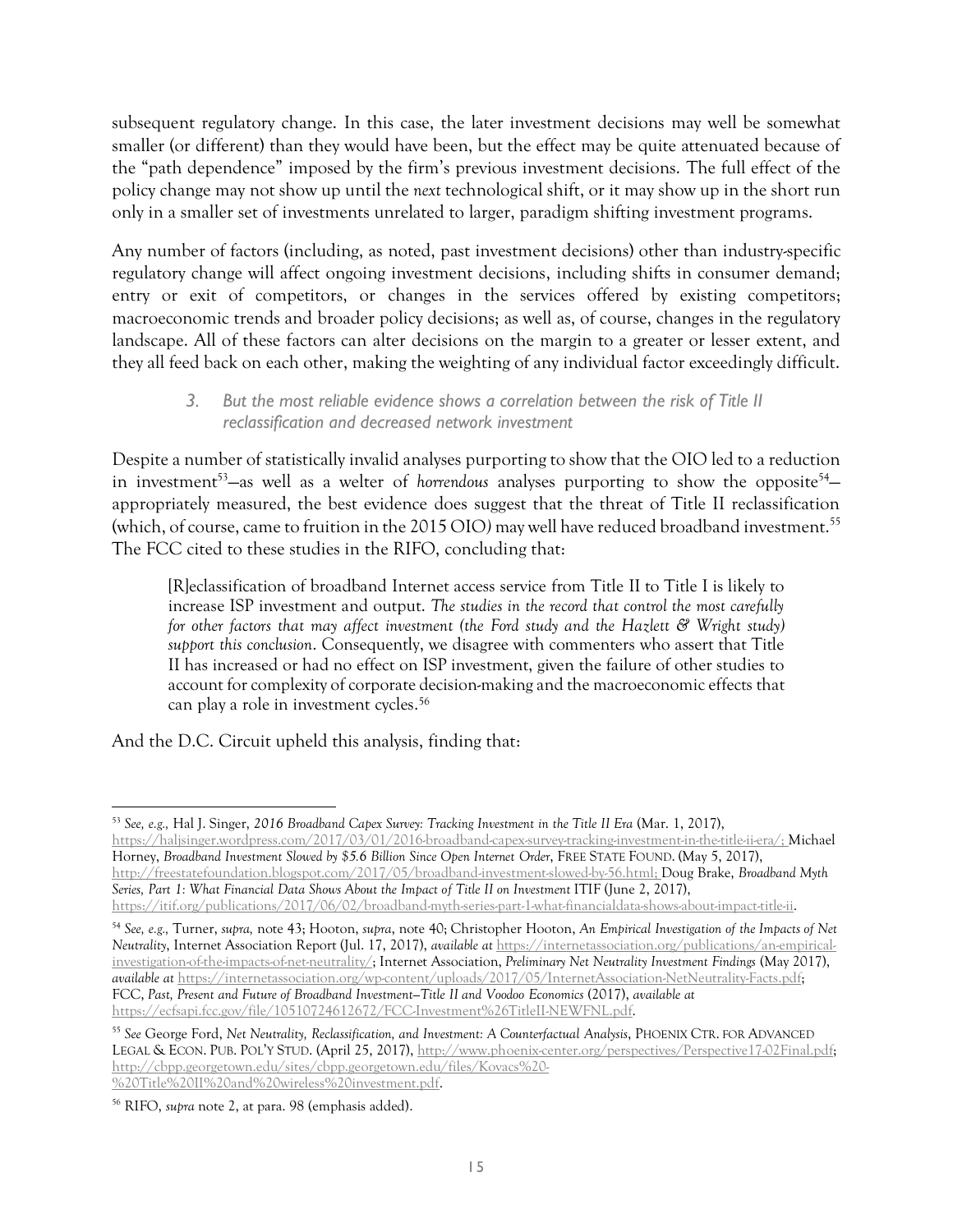[T]he agency's position as to the economic benefits of reclassification away from "publicutility style regulation," which the Commission sees as "particularly inapt for a dynamic industry built on technological development and disruption," *is supported by substantial evidence* . . . and so [we] reject Petitioners' objections.<sup>57</sup>

Economist George Ford's paper is the only empirical analysis of broadband investment pre- and post-Title II that uses robust and valid statistical methods to derive its results. It contains several necessary estimations, of course (as all statistical analyses of this type must), and, no matter what, we are dealing with short timeframes in which to assess long-term investment decisions. But Ford's technique is sound and offers the only plausibly reliable assessment of the likely effect on investment of the open Internet rules implemented via Title II reclassification. He finds that, but for the threat of Title II reclassification, capital investment would have been larger (by about \$30B to \$40B more each year).<sup>58</sup> And this result holds even *with* the threat (or the actuality) of net neutrality rules that did *not* apply Title II. 59

Importantly, Ford's analysis is the only one designed to capture the effect on investment of *regulatory uncertainty*. Thus, one of the things that sets Ford's analysis apart from the meaningless "analyses" offered by the likes of Free Press and the Internet Association is that his assessment looks at investment levels before and after *2010*, instead of 2015. <sup>60</sup> The year 2010 is when the *realistic possibility* of Title II reclassification was first floated by then-Chairman Genachowski (and widely talked about)—after which, according to Ford's analysis, stock prices of ISPs immediately fell about 10%.<sup>61</sup>

Comparisons of investment levels that look at nominal investments of only broadband companies and only in the years immediately preceding and following the OIO (which is to say, most of them) are not useful because they do not reflect the effects of policy uncertainty, cannot adequately control for the effect of other regulatory and non-regulatory factors that could have influenced decisionmaking and, in any case, must draw conclusions based on a timeframe that is simply too short to yield meaningful results.

But Ford's analysis shows that the *threat* of reclassification was likely baked into investment decisions in varying degrees in the years leading up to the OIO, and that this threat reduced broadband investment below what it would have been in the absence of the threat (and all else equal). <sup>62</sup> This is consistent with the idea that economic policy uncertainty is an important factor in such decisions, as discussed above.<sup>63</sup>

 $62$  *Id.* at 2. Of course, even this conclusion is subject to the caveats discussed above that measurement is difficult, as is pinpointing the effect of a single regulatory policy (even with an extremely well-executed empirical research design).

<sup>63</sup> *See supra*, Part [I.B.1.](#page-10-0)

<sup>57</sup> Mozilla Corp. v. FCC, *supra*, not[e 3](#page-3-0) at 49 (emphasis added).

<sup>58</sup> Ford, *supra* not[e 55,](#page-16-0) at 2.

<sup>59</sup> *Id.* at 4.

<sup>60</sup> *Id.* at 5.

<sup>61</sup> *Id.* at 2; *see also* Press Release, Federal Communications Commission, *The Third Way: A Narrowly Tailored Broadband Framework,* Statement of Chairman Julius Genachowski 4-5 (May 6, 2010) *available at* [http://hraunfoss.fcc.gov/edocs\\_public/attachmatch/DOC-297944A1.pdf.](http://hraunfoss.fcc.gov/edocs_public/attachmatch/DOC-297944A1.pdf)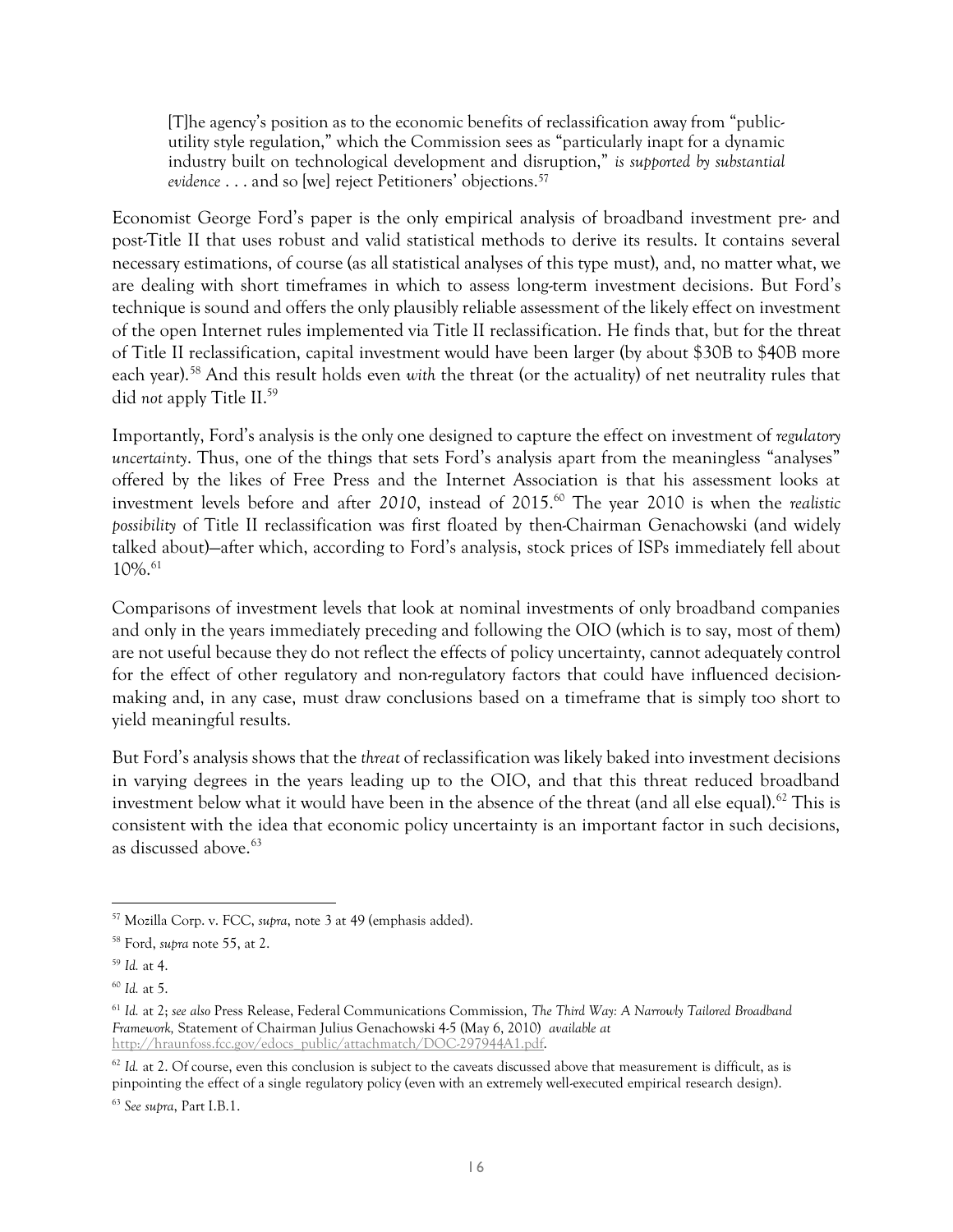# **II. Increased investment in broadband benefits public safety uses built upon ISP networks**

Investments in building out networks, improving speed, and reducing lags are all necessary for the public safety uses described below, as it is on top of these networks that public safety uses are built. Therefore, there is a strong basis for concluding that the public safety benefits of the RIFO are justified, as well.

**A. The RIFO incentivizes mobile buildout, upon which public safety networks like FirstNet are built**

For instance, FirstNet—the public safety network first recommended by the 9/11 Commission Report and then created as part of the Middle Class Tax Relief and Job Creation Act—was built by a public-private partnership with AT&T. <sup>64</sup> AT&T's mobile broadband is the backbone for this dedicated public safety network.

This network is designed to provide:

[A]ccess to mobile broadband with reliable, dependable, and consistent coverage and sufficient capacity can fundamentally change how first responders work. A principal focus of the FirstNet Authority's contract with AT&T is to build a robust nationwide broadband network for public safety's use on Band 14 spectrum. Coupled with public safety's access to all of AT&T's commercial spectrum with the same public safety features, public safety agencies have access to the FirstNet network when and where they need it, enhancing their ability to access network services that can transform operations.<sup>65</sup>

As AT&T has repeatedly argued, the regulatory uncertainty under the OIO reduced incentives to build out its network.<sup>66</sup> The benefits of public safety networks like FirstNet should be credited to a regulatory regime that incentivizes buildout of the underlying mobile network. The RIFO's classification of wireless ISPs as "private mobile services" with its attendant benefits in lighter regulation do just that.

**B. The RIFO incentivizes 5G rollout and the many safety benefits which are built upon it**

As Chairman Pai recognized in his statement accompanying the RIFO, 5G rollout will be incentivized by the light regulatory touch of Title I:

Simply put, by returning to the light-touch Title I framework, we are helping consumers and promoting competition. Broadband providers will have stronger incentives to build

<sup>64</sup> *FirstNet: The History of Our Nation's Public Safety Network*, FIRSTNET (last accessed Apr. 6, 2020), [https://firstnet.gov/about/history.](https://firstnet.gov/about/history)

<sup>65</sup> FIRST RESPONDER NETWORK AUTHORITY ROADMAP at 6 (2020), *available at*  [https://firstnet.gov/system/tdf/FirstNet\\_Roadmap.pdf.](https://firstnet.gov/system/tdf/FirstNet_Roadmap.pdf)

<sup>66</sup> Comments of AT&T, In the Matter of Restoring Internet Freedom, WC Docket No. 17-108, at 49-52 (Jul. 17, 2017), *available at* <https://ecfsapi.fcc.gov/file/10717906301564/AT%26T%20Internet%20Freedom%20Comments.pdf> (arguing Title II rules are vague and unworkable and would result in "deterring productive investment and the free development of innovative, value-enhancing business models").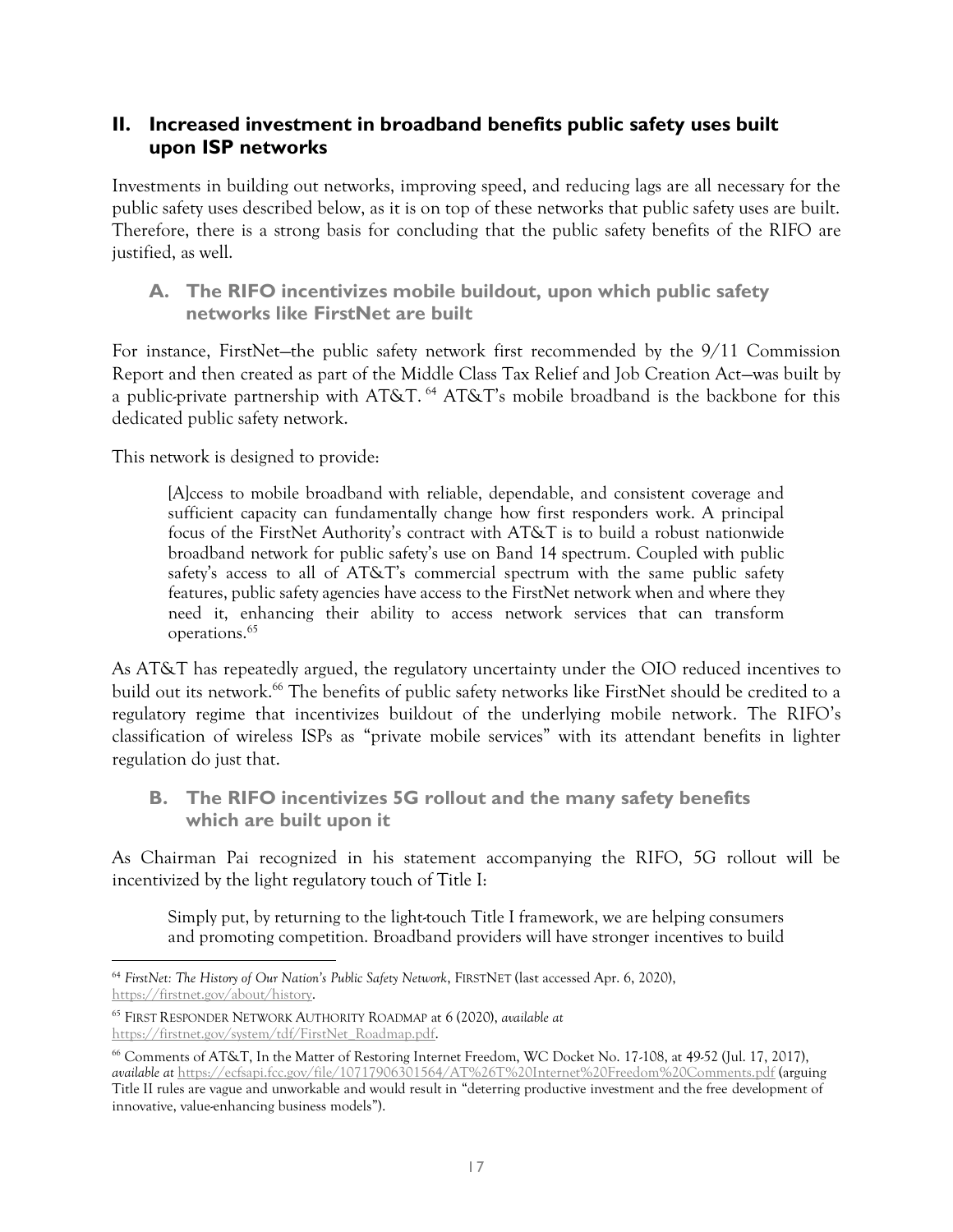networks, especially in unserved areas, and to upgrade networks to gigabit speeds and 5G. This means there will be more competition among broadband providers. It also means more ways that startups and tech giants alike can deliver applications and content to more users. In short, it's a freer and more open Internet.<sup>67</sup>

It is believed that 5G networks will be able to deliver:

- Ultrafast speeds/data rates, which result in much faster data transmission than 4G LTE. These faster speeds will enable the development of 5G public safety applications that use complex and rich media, such as streaming video and augmented or virtual reality applications.
- Low latency, which is essential for the real-time data exchange needed to support autonomous vehicles and video-based robotic bomb diffusion applications.
- High density capacity, which allows for connectivity to thousands of IoT devices, even in urban areas.<sup>68</sup>

Benefits for public safety include:

- **Access to information** According to IDC, 5G capabilities will help improve the ability of first responders to access critical information. From streaming information collected from smart city sensors to immediate access to patient data while patients are being rushed to the ER, first responders will have access to more information before they arrive on the scene and during their response.
- **Autonomous vehicles, beyond-line-of-site drones, and robots** 5G will enable better command and control of beyond-line-of-site drones and other unmanned vehicles, allowing public safety professionals to respond faster and gain more situational awareness during emergencies.
- **Real-time video** 5G's ability to transmit massive amounts of data in real time will help enable new in-car and body-worn camera applications that provide immediate situational awareness to command staff, other responding officers, and other units in the field. With more eyes available to monitor a rapidly evolving situation, public safety professionals will be able to provide more informed support and make better decisions during an emergency.
- **Augmented and virtual reality** 5G-enabled applications like these will allow public safety agencies to develop realistic simulations of crisis situations for training and testing purposes.<sup>69</sup>

Moreover, as we approach the buildout of 5G capabilities, the Internet of Things is more and more on the horizon. The potential benefits to public safety from IoT are legion. They include better disaster response, law enforcement, health uses, severe weather alerts, and EMS.<sup>70</sup>

<sup>67</sup> RIFO, *supra* not[e 2,](#page-2-1) at p.221 (Statement of Chairman Pai).

<sup>68</sup> Mike Burridge, *The Facts About 5G for Public Safety*, IoT Blog (Aug. 8, 2019)[, https://www.sierrawireless.com/iot-blog/iot](https://www.sierrawireless.com/iot-blog/iot-blog/2019/08/5g-public-safety/)[blog/2019/08/5g-public-safety/.](https://www.sierrawireless.com/iot-blog/iot-blog/2019/08/5g-public-safety/)

<sup>69</sup> *Id.*

<sup>70</sup> *See, e.g.*, NPSTC, PUBLIC SAFETY INTERNET OF THINGS USE CASE REPORT AND ASSESSMENT ATTRIBUTES (Jun. 2019), *available at*

[http://www.npstc.org/download.jsp?tableId=37&column=217&id=4195&file=NPSTC\\_PSIoT\\_Use\\_Cases\\_Report\\_190616](http://www.npstc.org/download.jsp?tableId=37&column=217&id=4195&file=NPSTC_PSIoT_Use_Cases_Report_190616.pdf) [.pdf.](http://www.npstc.org/download.jsp?tableId=37&column=217&id=4195&file=NPSTC_PSIoT_Use_Cases_Report_190616.pdf)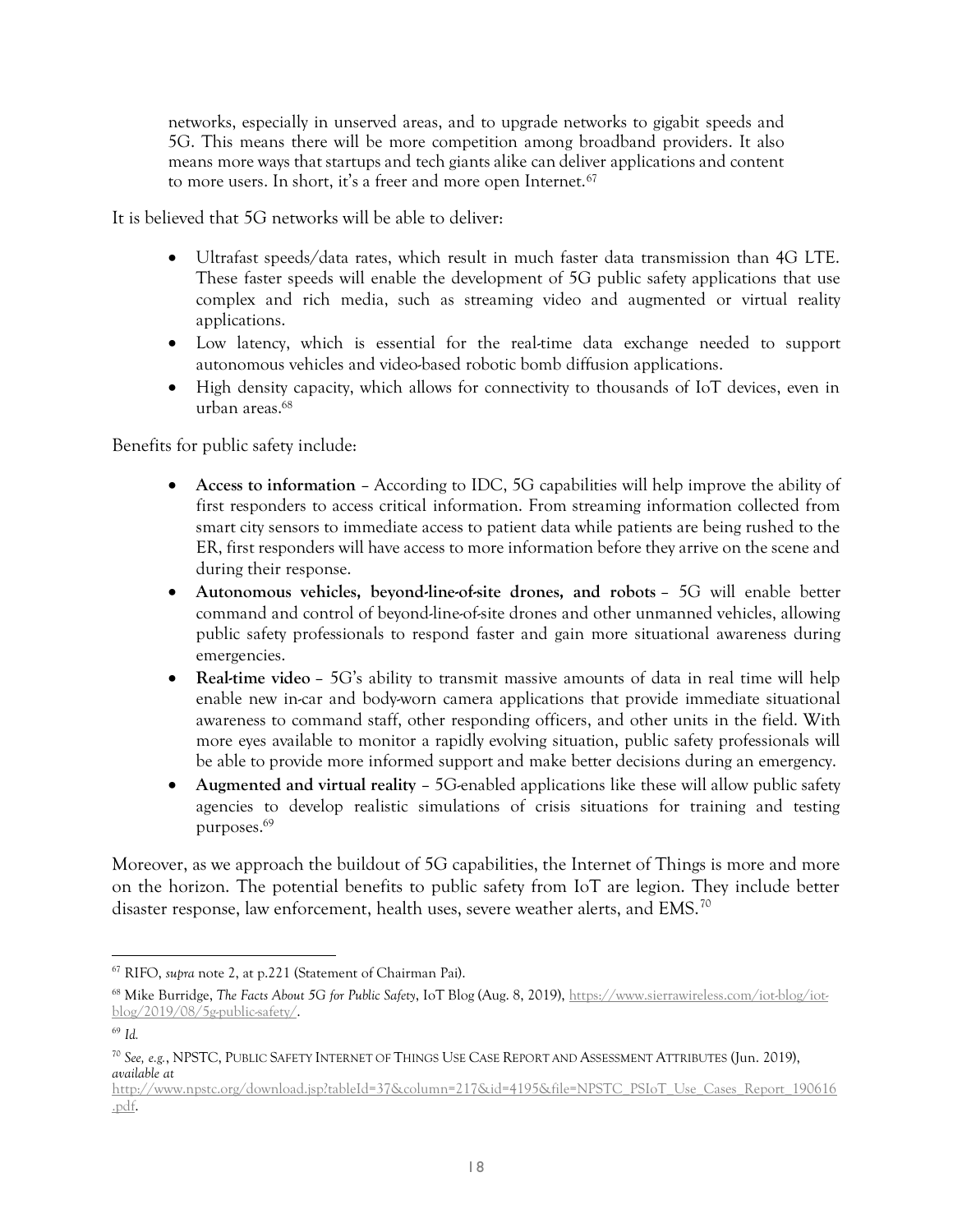### **C. Many other safety-related benefits of Internet connectivity are built upon ISPs' networks**

The RIFO incentivizes investment in high-speed, latency-free networks which are enormously beneficial during a pandemic. Comparing the US experience to the EU experience right now is informative. As the Wall Street Journal's editorial board put it:

Americans perhaps take for granted that their internet hasn't slowed during the coronavirus pandemic, unlike in Europe where speeds and streaming quality have been reduced so networks don't collapse. Credit America's larger private business investment and lighter regulation. Europe regulates broadband providers like public utilities similar to the Obama-era net neutrality rule that Mr. Pai rescinded. Americans working at home would be in a much worse position in this pandemic if the Obama rules were still in place.<sup>71</sup>

In fact, former FCC Chairman and author of the OIO, Tom Wheeler, also seems to realize the benefits of U.S. ISPs' investments in the buildout of their networks that have prevented the slowdowns experienced in Europe during this COVID-19 pandemic:

<span id="page-20-0"></span>Credit is due to the nation's broadband providers. The fact we can work from home is the result of hundreds of billions of investment dollars and construction and operational skill. But the challenge is far from over.<sup>72</sup>

By allowing for the safe operation of many facets of the economy and society during the unprecedented emergency response to the COVID-19 pandemic, broadband networks are fundamental to ensuring the safety and health of the country. Thus, teleworking with real-time videoconferencing and simultaneous collaboration through Google and Microsoft suites, among other things necessary for much continued economic activity, <sup>73</sup> are reliant upon fast and reliable broadband networks. The ability to keep in touch with family, friends, and the surrounding community—essential to ensuring that people refrain from close contact that could spread the virus are similarly enabled by these networks.<sup>74</sup> Other network-provided benefits like access to free information<sup>75</sup> and the facilitation of contactless economic transactions<sup>76</sup> similarly facilitate social distancing.<sup>77</sup>

<sup>75</sup> *See* Auer, *supra* not[e 73.](#page-20-0)

<sup>71</sup> The Editorial Board, *Faster Internet Is on the Way*, WALL ST. J. (Apr. 2, 2020), [https://www.wsj.com/articles/faster-internet](https://www.wsj.com/articles/faster-internet-is-on-the-way-11585869911)[is-on-the-way-11585869911.](https://www.wsj.com/articles/faster-internet-is-on-the-way-11585869911)

<sup>72</sup> Tom Wheeler, *Why the Internet Didn't Break*, BROOKINGS (Apr. 2, 2020), [https://www.brookings.edu/blog/techtank/2020/04/02/why-the-internet-didnt-break/.](https://www.brookings.edu/blog/techtank/2020/04/02/why-the-internet-didnt-break/)

<sup>73</sup> *See* Dirk Auer, *What Has Big Tech Ever Done for Us? Part I*, TRUTH ON THE MARKET (Mar. 17, 2020), [https://truthonthemarket.com/2020/03/17/what-has-big-tech-ever-done-for-us-imagine-if-covid-19-had-occurred-20-years](https://truthonthemarket.com/2020/03/17/what-has-big-tech-ever-done-for-us-imagine-if-covid-19-had-occurred-20-years-ago/)[ago/.](https://truthonthemarket.com/2020/03/17/what-has-big-tech-ever-done-for-us-imagine-if-covid-19-had-occurred-20-years-ago/)

<sup>74</sup> *See, e.g.*, Taylor Barkley, *Can Technology Help Bridge Social Distance*, REALCLEAR POLICY (Mar. 27, 2020), [https://www.realclearpolicy.com/articles/2020/03/27/can\\_technology\\_help\\_bridge\\_social\\_distance\\_487645.html.](https://www.realclearpolicy.com/articles/2020/03/27/can_technology_help_bridge_social_distance_487645.html)

<sup>76</sup> Dirk Auer, *What Has Big Tech Ever Done for Us? Part Two*, TRUTH ON THE MARKET (Mar. 25, 2020), [https://truthonthemarket.com/2020/03/25/what-has-big-tech-ever-done-for-us-part-two/.](https://truthonthemarket.com/2020/03/25/what-has-big-tech-ever-done-for-us-part-two/)

<sup>77</sup> *See, e.g.*, Jennifer Huddleston, *How Technology Policy Enables COVID-19 Responses*, AMERICAN ACTION FORUM (Mar. 25, 2020)[, https://www.americanactionforum.org/insight/how-technology-policy-helps-enables-covid-19-responses/.](https://www.americanactionforum.org/insight/how-technology-policy-helps-enables-covid-19-responses/)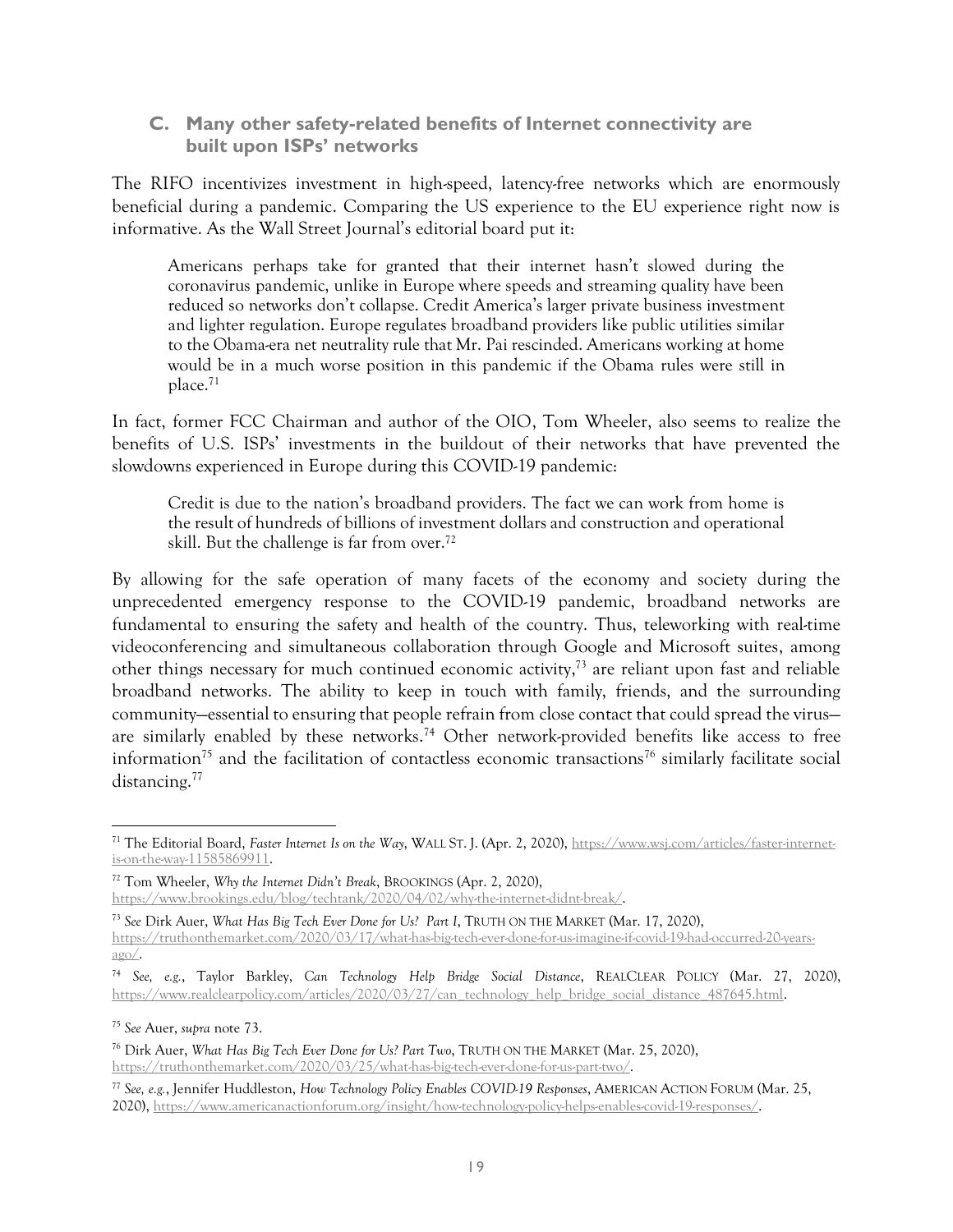Indeed, it is fair to say that the success of the primary emergency response to the pandemic is predicated on access to reliable and fast Internet.

# **III. Prioritization is especially important to public safety in times of crisis**

As we wrote in our RIFO comments, the OIO's assumption that

consumers and competition generally are better off when content providers face no incentive to take account of congestion externalities, or when users have little incentive to take account of their own usage, runs counter to basic economic logic and is unsupported by the evidence. In fact, contrary to such claims, nonlinear and two-sided pricing—usage-based pricing, congestion pricing and sponsored content (among other nonlinear pricing models), on the one hand, and non-zero, differential content termination fees, on the other—would generally be expected to increase overall welfare and further incentivize networks to expand capacity (not create artificial scarcity). Significantly, restraints on ISP pricing freedom may deter the use and thus the construction of faster networks and result in lower consumer welfare.<sup>78</sup>

As one of the DOJ's former chief economists, Aviv Nevo, and coauthors explained:

[U]sage-based pricing is an effective means to remove low-value traffic from the Internet, while improving overall welfare. Consumers adopt higher speeds, on average, which lowers waiting costs. Yet overall usage falls slightly. The effect on subscriber welfare depends on the alternative considered. If we hold the set of plans, and their prices, constant, then usage-based pricing is a transfer of surplus from consumers to ISPs. However, if we let the ISP set price to maximize revenues, then consumers are better off.<sup>79</sup>

As important as incentivizing network investment is to enabling public safety uses, as described above, another extremely important aspect to the RIFO is allowing ISPs to prioritize public safety uses of their networks during a crisis. This is a clear benefit to public safety that flows from the RIFO. One of the most important aspects of the RIFO was allowing prioritization where it would have been illegal under the OIO.

Below we will canvass different examples of how prioritization is helpful not only to those who work in public safety, but also for society as a whole during a time of crisis.

**A. FirstNet is prioritization in action**

AT&T's public safety network FirstNet is a textbook case of prioritization. An illustration is instructive:

"We have the ability today to give [FirstNet public-safety users] preferential treatment. What we'll have by the end of the year is what we call 'relentless pre-emption,' such that if there's capacity for 10 calls and 10 calls are being used, and a firefighter gets on, one

<sup>78</sup> ICLE RIFO Comments, *supra* not[e 24,](#page-9-0) at 47.

<sup>79</sup> Aviv Nevo, et al., *Usage-Based Pricing and Demand for Residential Broadband*, 84 ECONOMETRICA 411 (2016), *available at* [http://papers.ssrn.com/sol3/papers.cfm?abstract\\_id=2330426.](http://papers.ssrn.com/sol3/papers.cfm?abstract_id=2330426)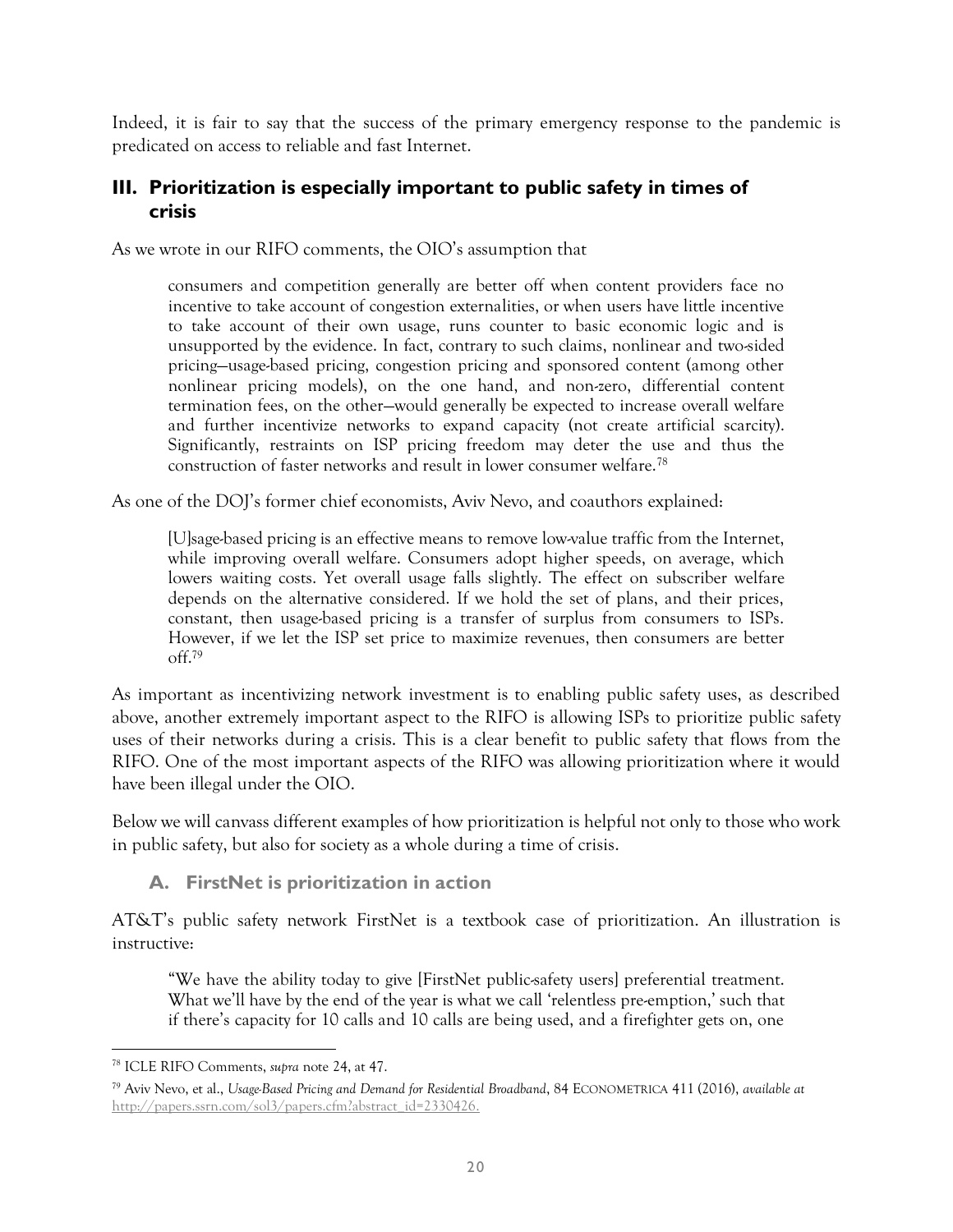of the 10 people gets booted off and the firefighter gets in," he said. "Quite frankly, I don't think they thought about it [when crafting net neutrality guidelines]. The FirstNet process has been around since 9/11. It came out of the 9/11 events, and so that had been out there for a long time, and so I don't even think it was even considered."<sup>80</sup>

The entire point of a dedicated network is that first responders have priority on it over others. In emergencies, where networks often experience congestion, this is especially important.

For instance, in Europe right now, streaming services like Netflix, YouTube, and Amazon Prime are being asked by telecom companies to switch to standard definition in order to preserve bandwidth.<sup>81</sup> Not only is the United States benefitted by superior investment by ISPs, as described above, but the advantage of the RIFO is it that it explicitly protects prioritization by ISPs for network management purposes like this.

# **B. Paid prioritization signals to both edge services and network providers the importance of services during network disruption**

The basic challenge of public safety and similar applications is that they need to work under circumstances that, by assumption, deviate from normal. Networks may experience unanticipated congestion during times of emergency as people turn to them to seek out information, call for help, or reach out to check on or communicate with others. Emergency responders themselves dramatically increase the load on network resources, especially in circumstances where large numbers of responders using data-intensive applications converge on a single area or even where they are responding in an already-underserved region (e.g., a remote area with limited cellular coverage). And, of course, emergency responders may be responding to circumstances that directly affect network infrastructure.

Ensuring satisfactory operation of such critical applications is best accomplished by the providers of *both* the relevant edge services and network operators working together. The assumption of the OIO—that consumers and competition generally are better off when content providers face no incentive to take account of congestion externalities—is *least* valid in this setting, where content providers out to be designing their services precisely to operate on networks experiencing congestion and other operational deficiencies that may make render other services largely unusable.

The availability of paid prioritization, or similar technologies, serves as a signal to those designing services to remind them that "best effort" networks may not provide typical-quality performance during times of emergency—and, indeed, that they make no performance guarantees even during normal operation. This signal should thus encourage edge providers to design their services with the assumption of the possibility of degraded performance. At the same time, the availability of paid prioritization, or similar technologies, offers application designers a useful tool that may *allow* them to design tools and services that offer better quality services during times of network degradation.

<sup>80</sup> Mike Dano, *AT&T CFO: FirstNet's Prioritized Service for Public Safety 'A Challenge' to Net Neutrality*, FIERCEWIRELESS (Aug. 8, 2017)[, https://www.fiercewireless.com/wireless/at-t-cfo-firstnet-s-prioritized-service-for-public-safety-a-challenge-to-net](https://www.fiercewireless.com/wireless/at-t-cfo-firstnet-s-prioritized-service-for-public-safety-a-challenge-to-net-neutrality)[neutrality.](https://www.fiercewireless.com/wireless/at-t-cfo-firstnet-s-prioritized-service-for-public-safety-a-challenge-to-net-neutrality)

<sup>81</sup> *See* Hadas Gold, *Netflix and YouTube are Slowing Down in Europe to Keep the Internet From Breaking*, CNN BUSINESS (Mar. 20, 2020)[, https://www.cnn.com/2020/03/19/tech/netflix-internet-overload-eu/index.html.](https://www.cnn.com/2020/03/19/tech/netflix-internet-overload-eu/index.html)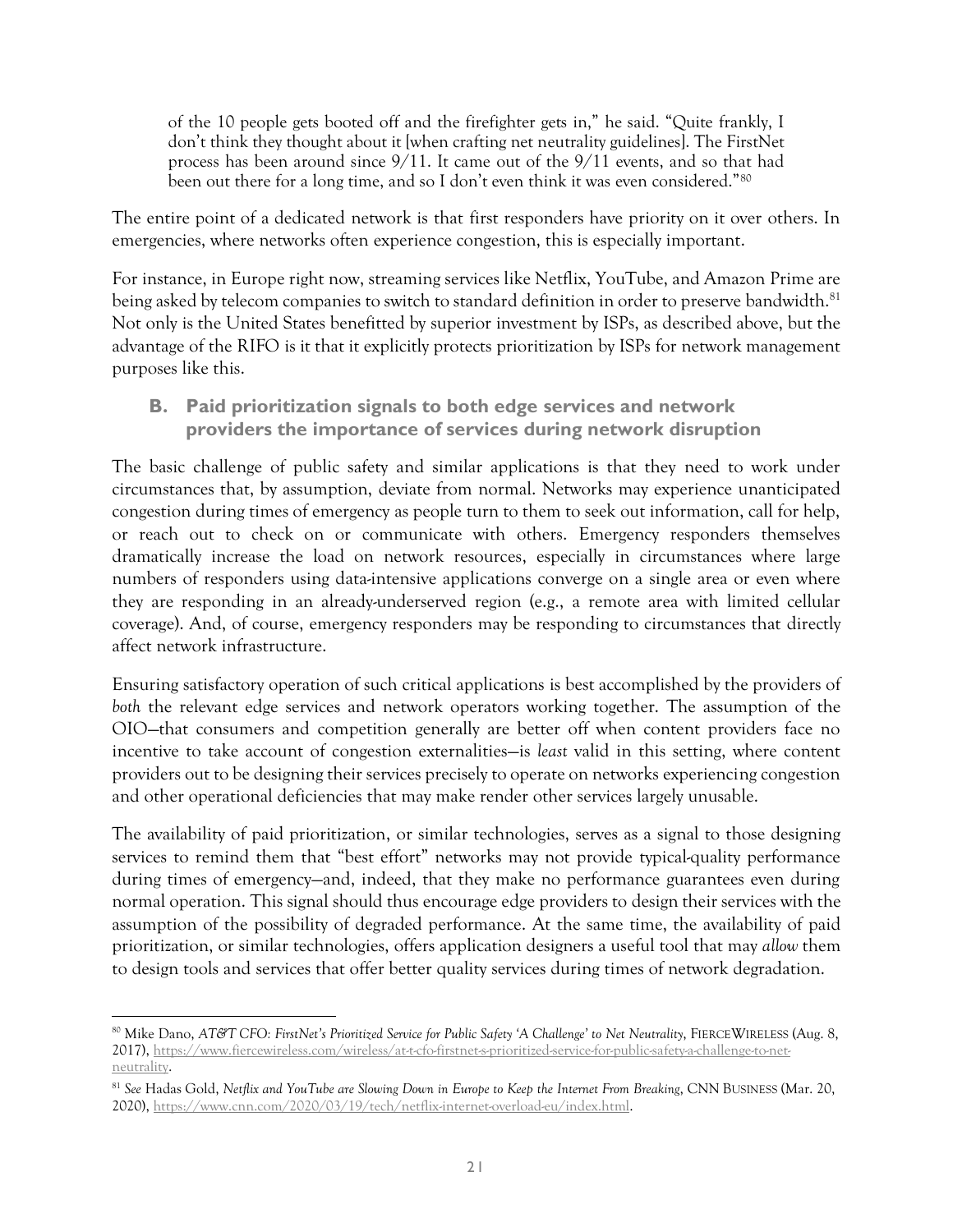As with all price signals, the information offered by paid prioritization is bidirectional: it is also a way of telling *network operators* that certain services require greater service commitments than others. If the designers of these applications are told (by the FCC) that prioritization is unavailable, they may feel no need to, or otherwise just not think to, reach out to ISPs about the possibility of prioritization. Indeed, while ISPs may technologically and legally be able to, and desire to, prioritize public safety services, there is nothing inherent in the technology or its application that identifies it to the network as relating to public safety. The availability of prioritization as a service creates a mechanism by which the developers of applications used for public safety—or other high-priority functions—can identify themselves to network operators. Indeed, this would facilitate joint development opportunities where the network operators may be able to help optimize the design of specific applications for real-world network environments.

This raises a final consideration about the value of paid prioritization as an edge-facing service: edgefacing prioritization services provide network operators a way of making prioritization and other resource-allocation decisions without need for input from end users. This can be particularly important where end users may not have the knowledge or time necessary to engage directly with a network provider, and especially where end-users may not have service contracts suitable to their public safety needs. For instance, volunteer emergency responders may rely on personal cell phones (on consumer-focused retail service plans) during times of emergency, or cash-strapped public safety agencies may unwittingly rely on service plans with limitations (such as data caps) that will only become exigent in the midst of a crisis. <sup>82</sup> And, in any event, the worst possible time for issues such as these to be discovered, and for public safety officials to attempt to address them, is in the midst of responding to an emergency. Edge-facing paid prioritization shifts the burden of these considerations from the end-user and to the edge provider, who is better situated to understand the needs of its particular services.

# **C. Internet users could greatly benefit from prioritization during a time of social distancing**

As noted above, times of social distancing may require business models that prioritize content that is more important if networks experience congestion from greater use. This applies beyond just explicit public safety uses to other uses that ease social distancing.

One of the most important values of prioritization is its rationing effect. As we argued in our RIFO comments:

this means that, particularly where there is congestion, the socially optimal solution is for broadband providers to encourage users to prioritize, not necessarily to maximize, their data usage. Deterring or prohibiting innovative broadband business models that seek to offer content via programs like zero rating and sponsored data undermines not only optimal policymaking, but also net neutrality proponents' own stated aim to enhance "the value of [] broadband to consumers." It also means that the socially optimal

<sup>82</sup> *See* Berin Szoka, *False Alarm: Verizon's Fire Department Customer Service Fail Has Nothing to Do with Net Neutrality*, MEDIUM (Aug. 8, 2018), [https://medium.com/@BerinSzoka/false-alarm-verizons-fire-department-customer-service-fail-has-nothing-to](https://medium.com/@BerinSzoka/false-alarm-verizons-fire-department-customer-service-fail-has-nothing-to-do-with-net-neutrality-3b9a2d770e5b)[do-with-net-neutrality-3b9a2d770e5b](https://medium.com/@BerinSzoka/false-alarm-verizons-fire-department-customer-service-fail-has-nothing-to-do-with-net-neutrality-3b9a2d770e5b) (noting that, in the case of the high-profile case in which the Santa Clara Fire Control District's (FCD) cellular service was throttled in the midst of fighting the largest wildfire in California's history, Verizon offered service plans suitable to the FCD's needs but the FCD had elected to use a much lower-cost plan with limited data).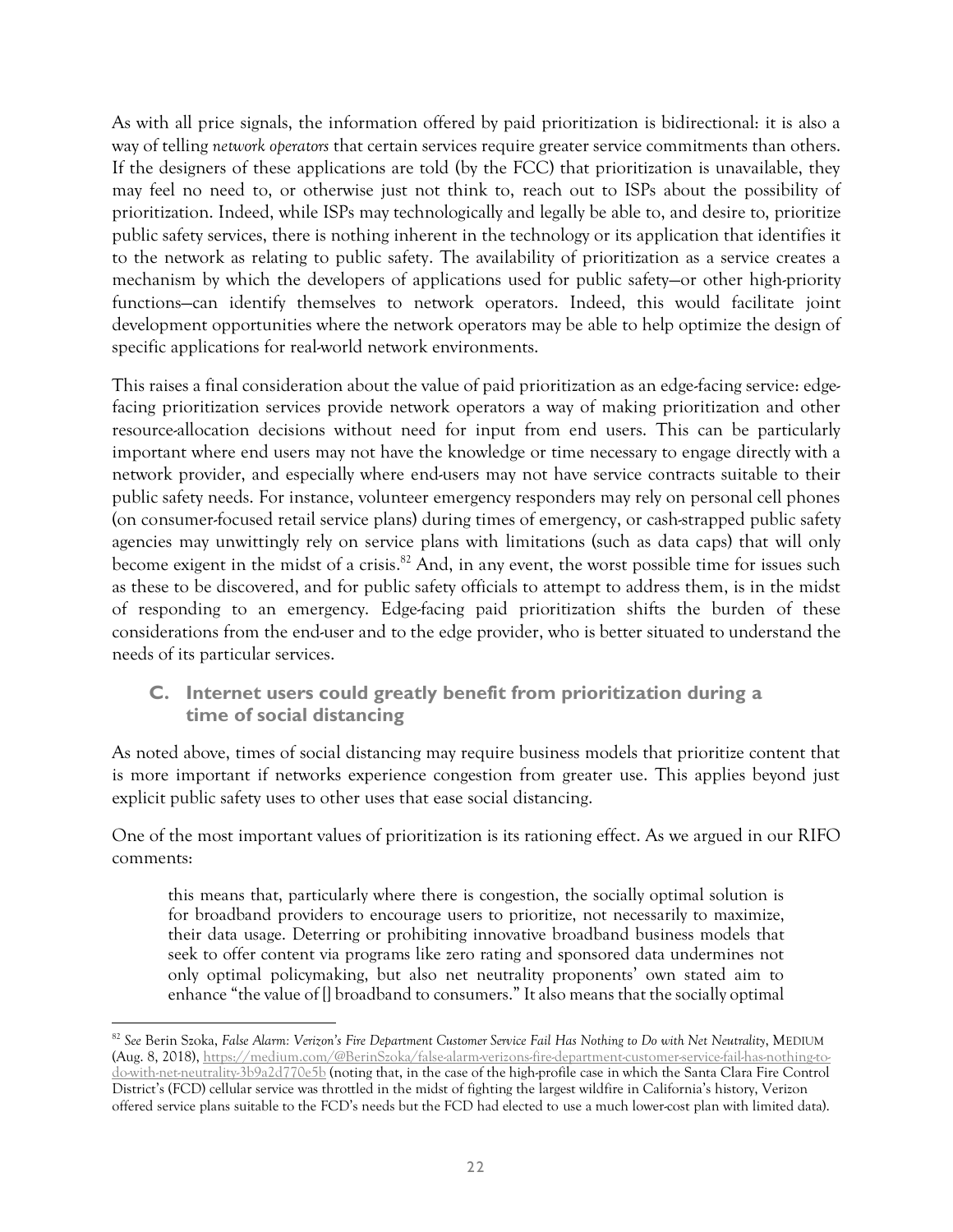solution is for broadband providers to encourage content providers to prioritize their offerings, which runs counter to the very logic of the 2015 OIO's version of net neutrality. Not all content is created equal, and policies aimed at indiscriminately maximizing content "may actually lead to inefficient entry and lower quality and diversity of content." At the margin, by mandating free terminating access for content providers, the Order's content-maximization strategy will tend to lead to an inefficient mix of content offerings because unmetered access "is particularly valuable to applications that make wasteful use of bandwidth."<sup>83</sup>

The particular benefits of prioritization during the COVID-19 pandemic has been noted by commentators:

The value of internet traffic varies along more dimensions than just streaming and not streaming. It is becoming apparent how different types of internet service and guarantees can benefit different types of activities.

It is important to ensure that Americans can have immediate access to critical care, public safety, education, and other high-value services by allowing them to have priority over other uses that can tolerate delay.

Consider telehealth. The federal government and many states have [dropped](https://www.hhs.gov/hipaa/for-professionals/special-topics/emergency-preparedness/notification-enforcement-discretion-telehealth/index.html) [regulations](https://governor.maryland.gov/2020/03/19/governor-hogan-enacts-emergency-legislation-to-enhance-ongoing-response-to-covid-19/) that made telehealth more difficult to practice. Some practitioners, like psychologists and others who can work from home, find themselves competing with kids and spouses for bandwidth. Many providing medical care from home would likely value the ability to connect with their patients without their connections buffering or freezing.

Distance learning, too, could benefit from such actions. Much of it does not require any prioritization—downloading assignments, writing essays, and even one-way video streaming, for example. Other parts of distance learning might benefit. Low latency for interactive lectures. An ability to put a particular student's video in higher definition when she has a question or for one-on-one time with a teacher.

Other activities are also likely benefit from connections optimized in specific ways. Even online entertainment, including streaming and gaming, is more important for many than it had been. Depending on their preferences, some people may want faster speeds, lower latency, or improvement on other dimensions of connectivity. They may even have different preferences at different times of day.<sup>84</sup>

### **Conclusion**

The RIFO fosters investment in the buildout of high-speed, high-quality broadband by reducing regulatory uncertainty for ISPs. While the OIO prohibits behavior—such as paid prioritization—that would be associated with increased investment, the RIFO has no such investment stifling prohibitions. In addition to encouraging investment, the reduced regulatory risk allows for—and provides incentives for—experimentation with paid prioritization in ways that could benefit public safety. In particular, edge-facing prioritization services can provide network operators a way of

<sup>83</sup> ICLE RIFO Comments, *supra* not[e 24,](#page-9-0) at 45 (citations omitted).

<sup>84</sup> Scott Wallsten, *A New Normal for Broadband Prioritization*, TECH. POL'Y INST. (Mar. 23, 2020), [https://techpolicyinstitute.org/2020/03/23/a-new-normal-for-broadband-prioritization/.](https://techpolicyinstitute.org/2020/03/23/a-new-normal-for-broadband-prioritization/)